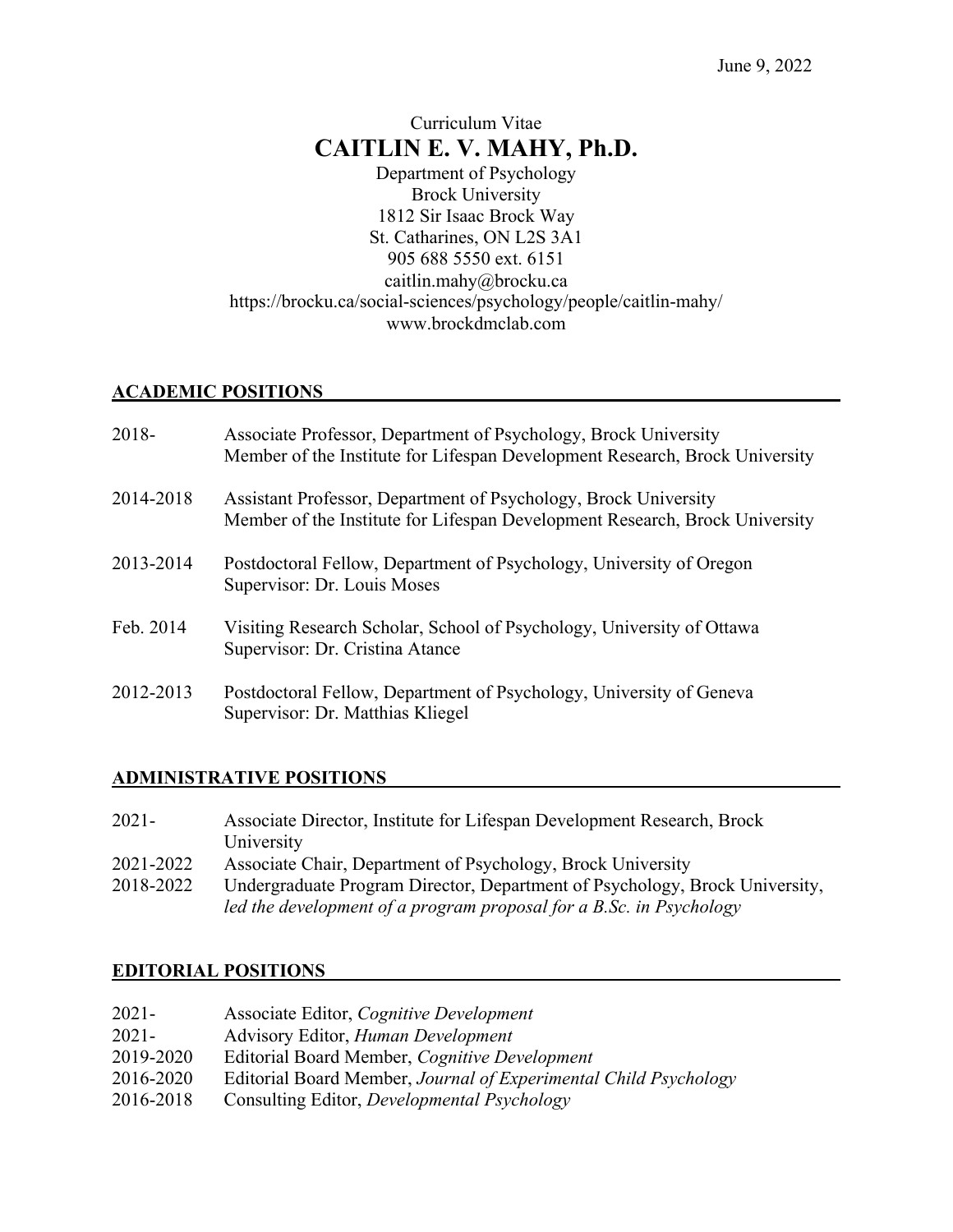2012 Managing Guest Editor, Special issue on children's prospective memory development, *Journal of Experimental Child Psychology*

### **EDUCATION**

| 2012 | Ph.D. in Developmental Psychology, University of Oregon<br>Dissertation: Investigating the role of executive processes in young children's<br>prospective memory<br>Supervisor: Dr. Louis Moses                                        |
|------|----------------------------------------------------------------------------------------------------------------------------------------------------------------------------------------------------------------------------------------|
| 2008 | M.S. in Developmental Psychology, University of Oregon<br>Thesis: Executive functioning and prospective memory in young children<br>Supervisor: Dr. Louis Moses                                                                        |
| 2007 | B.Sc. with high distinction, Psychology Research Specialist,<br>University of Toronto<br>Honours Thesis: Neurophysiological correlates of children's executive function:<br>A cross-cultural study<br>Supervisor: Dr. Philip D. Zelazo |

#### **RESEARCH INTERESTS**

Future-oriented cognitive development; prospective memory; episodic foresight; planning; saving behaviour; procrastination; executive function; theory of mind development; developmental psychology; lifespan development; cognitive aging

#### **RESEARCH FUNDING**

#### *External Grants*

- Submitted **Mahy, C. E. V.** *Establishing valid behavioural measures of young children's procrastination.* Social Sciences and Humanities Research Council of Canada (SSHRC) Insight Development Grant.
- 2018- 2023 **Mahy, C. E. V.** *The development of young children's future-oriented memory.* Early Researcher Award, Ontario Ministry of Research, Innovation, and Science. (\$150,000)
- 2017- 2023 Atance, C. M., & **Mahy, C. E. V.** *How do perspective and social distance affect young children's future-oriented thinking?* Social Sciences and Humanities Research Council of Canada (SSHRC) Insight Grant. (\$211,966)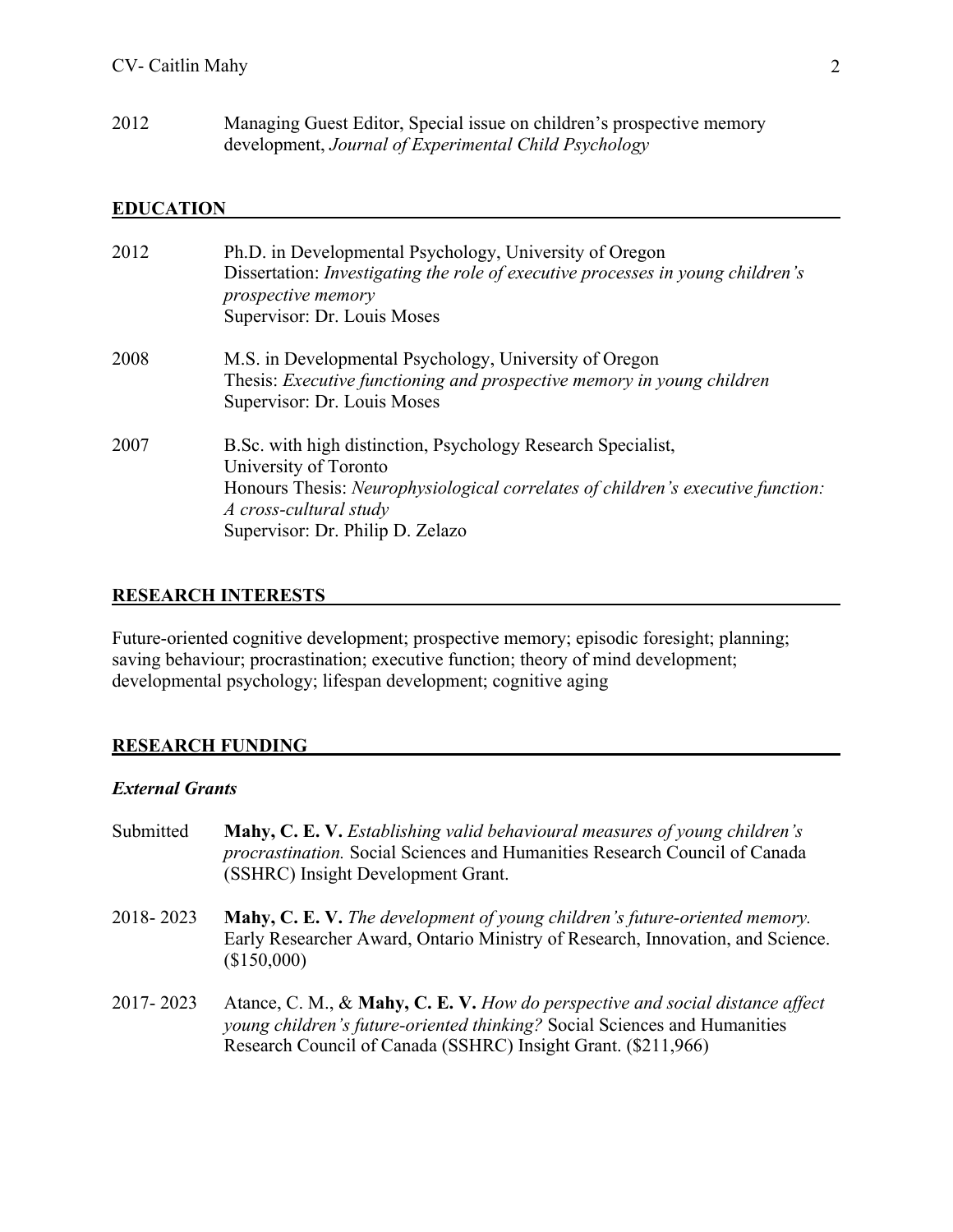- 2016- 2018 **Mahy, C. E. V.** *Parent perspectives on children's future thinking.* Social Sciences and Humanities Research Council of Canada (SSHRC) Insight Development Grant. (\$48,998) *ranked 1st out of 13 grant applications of established scholars in the Psychology category*
- 2015- 2023 **Mahy, C. E. V.** *The development of prospective memory in early childhood: Contributions of retrospective memory and executive control processes*. Natural Sciences and Engineering Research Council of Canada (NSERC) Discovery Grant. (\$203,000)
- 2014- 2016 Kliegel, M., & **Mahy, C. E. V.** *Training executive functions and the development of intentional behaviour*. Swiss National Science Foundation. (\$260,000)

#### *Internal Grants*

| 2021 | <b>Mahy, C. E. V.</b> Exploring the influence of personality, temperament, parenting,<br>and socioeconomic status on young children's procrastination behaviour. Council<br>for Research in the Social Sciences (CRISS) Seed Grant, Faculty of Social<br>Sciences, Brock University (\$3000). |
|------|-----------------------------------------------------------------------------------------------------------------------------------------------------------------------------------------------------------------------------------------------------------------------------------------------|
| 2019 | <b>Mahy, C. E. V.</b> Young children's ability to predict and reflect on their memory<br>performance. Council for Research in the Social Sciences (CRISS) Seed Grant,<br>Faculty of Social Sciences, Brock University. (\$2992)                                                               |
| 2015 | Mahy, C. E. V. The development of a parent report questionnaire on young<br>children's future orientation: A pilot study. Brock SSHRC Institutional Grant<br>(BSIG), Brock University. (\$3962)                                                                                               |
| 2015 | <b>Mahy, C. E. V.</b> The role of delay length and difficulty in young adult's<br>prospective memory performance. Council for Research in the Social Sciences<br>(CRISS) Seed Grant, Faculty of Social Sciences, Brock University. (\$2000)                                                   |
| 2014 | Mahy, C. E. V. Exploring young children's spontaneous future thinking. Council<br>for Research in the Social Sciences (CRISS) Seed Grant, Faculty of Social<br>Sciences, Brock University. (\$2000)                                                                                           |

#### **EVENT FUNDING**

#### *External Grants*

2017 Willoughby, T., Evans, A.D., & **Mahy, C. E. V**. *Development 2018- A Canadian Conference on Developmental Psychology.* Social Sciences and Humanities Research Council of Canada (SSHRC) Connection Grant. (\$24,703)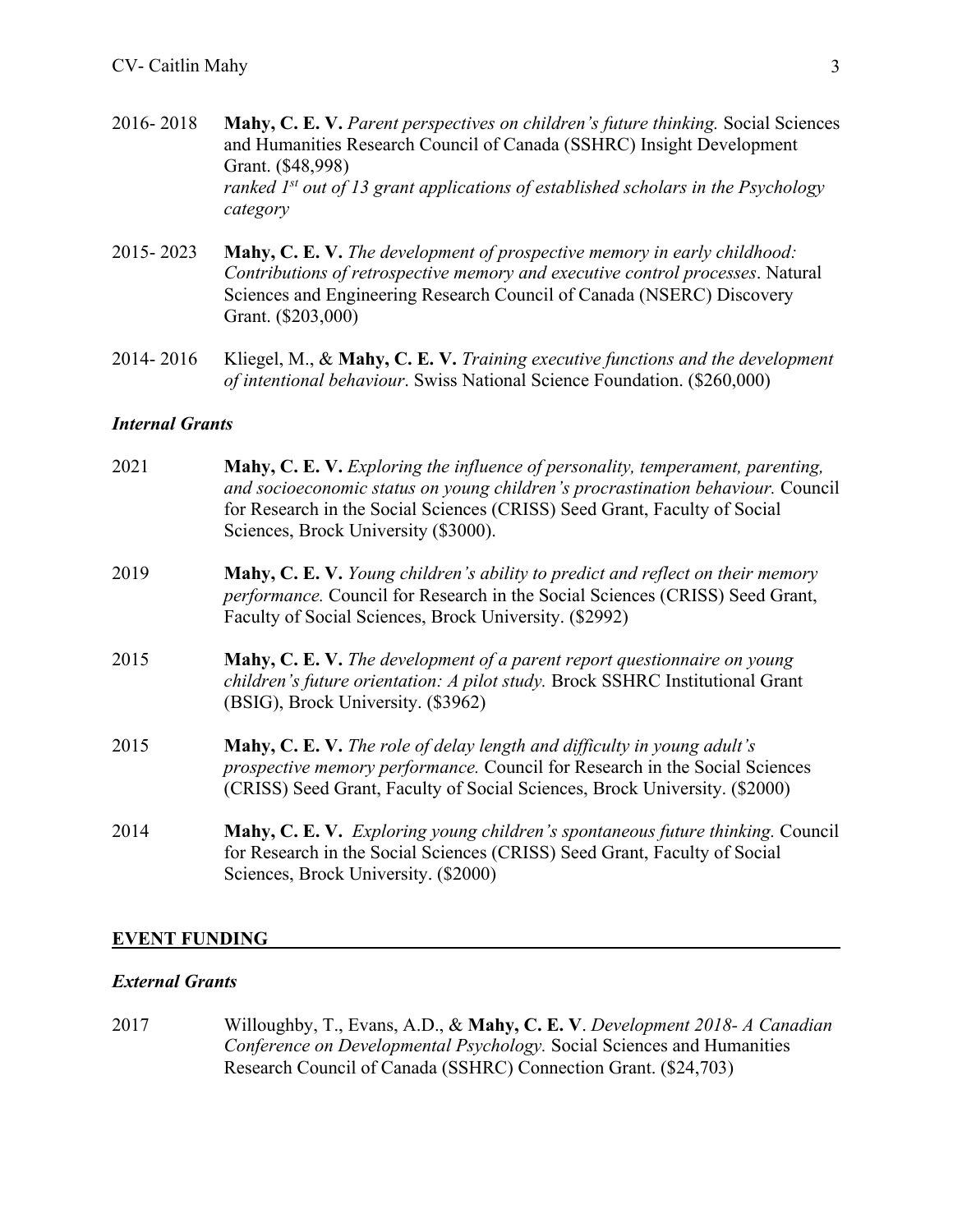# *Internal Grants*

| 2017 | Mahy, C. E. V, Evans, A. D., & Willoughby, T. Development 2018: A Canadian<br>Conference on Developmental Psychology. Brock SSHRC Special Purpose<br>Institutional Grant (BSIG), Brock University. (\$4950)                      |
|------|----------------------------------------------------------------------------------------------------------------------------------------------------------------------------------------------------------------------------------|
| 2017 | <b>Mahy, C. E. V.</b> Development 2018: A Canadian Conference on Developmental<br><i>Psychology</i> . Council for Research in the Social Sciences (CRISS) Event Grant,<br>Faculty of Social Sciences, Brock University. (\$1000) |

## **PERSONNEL FUNDING**

| 2021 | Mahy, C. E. V., & Evans, A. D. Growing with Brock Coordinator. Dean's<br>Discretionary Fund, Faculty of Social Sciences, Brock University. (\$10,000)                                                                                |
|------|--------------------------------------------------------------------------------------------------------------------------------------------------------------------------------------------------------------------------------------|
| 2020 | Mahy, C. E. V., & Cote, K. Graduate Research Assistant Position for<br>preparation of Bachelor of Science in Psychology Program Proposal Brief.<br>Dean's Discretionary Fund, Faculty of Social Sciences, Brock University. (\$7521) |
| 2020 | Evans, A. D., & Mahy, C. E. V. Growing with Brock Coordinator. Dean's<br>Discretionary Fund, Faculty of Social Sciences, Brock University. (\$10,000)                                                                                |

## **AWARDS AND HONOURS**

| 2021       | Jean Piaget Society Early Career Award in Developmental Science                   |
|------------|-----------------------------------------------------------------------------------|
| 2018       | Untenured Researcher Award, Faculty of Social Sciences, Brock University          |
| 2015       | Editor's Choice Article, <i>Cognitive Development</i> – Executive functioning and |
|            | prospective memory in young children                                              |
| 2014-2016  | Banting Postdoctoral Fellowship, Social Sciences and Humanities Research          |
|            | Council of Canada (SSHRC) (\$140,000; declined)                                   |
| 2014       | Visiting Research Scholar, School of Psychology, University of Ottawa             |
| 2013       | Early Career Travel Award, Society for Research in Child Development              |
| 2013       | Travel Award, Swiss Academy of Humanities and Social Sciences                     |
| 2012-2013  | Swiss Government Excellence Scholarship, Swiss Federal Commission for             |
|            | Scholarships for Foreign Students (\$21,000)                                      |
| 2010-2012  | Postgraduate Scholarship, Natural Sciences and Engineering Research Council of    |
|            | Canada (NSERC) (\$42,000)                                                         |
| 2010, 2011 | Travel Award, Graduate Education Committee, Department of Psychology,             |
|            | University of Oregon                                                              |
| 2009-2010  | Graduate Research Fellowship, Department of Psychology, University of Oregon      |
| 2007-2009  | Graduate Teaching Fellowship, Department of Psychology, University of Oregon      |
| 2007       | George Thaniel Memorial Fellowship, University of Toronto                         |
| 2007       | Dean's List, University of Toronto                                                |
| 2006       | Samuel Lunenfeld Summer Studentship, The Hospital for Sick Children, Toronto      |
|            |                                                                                   |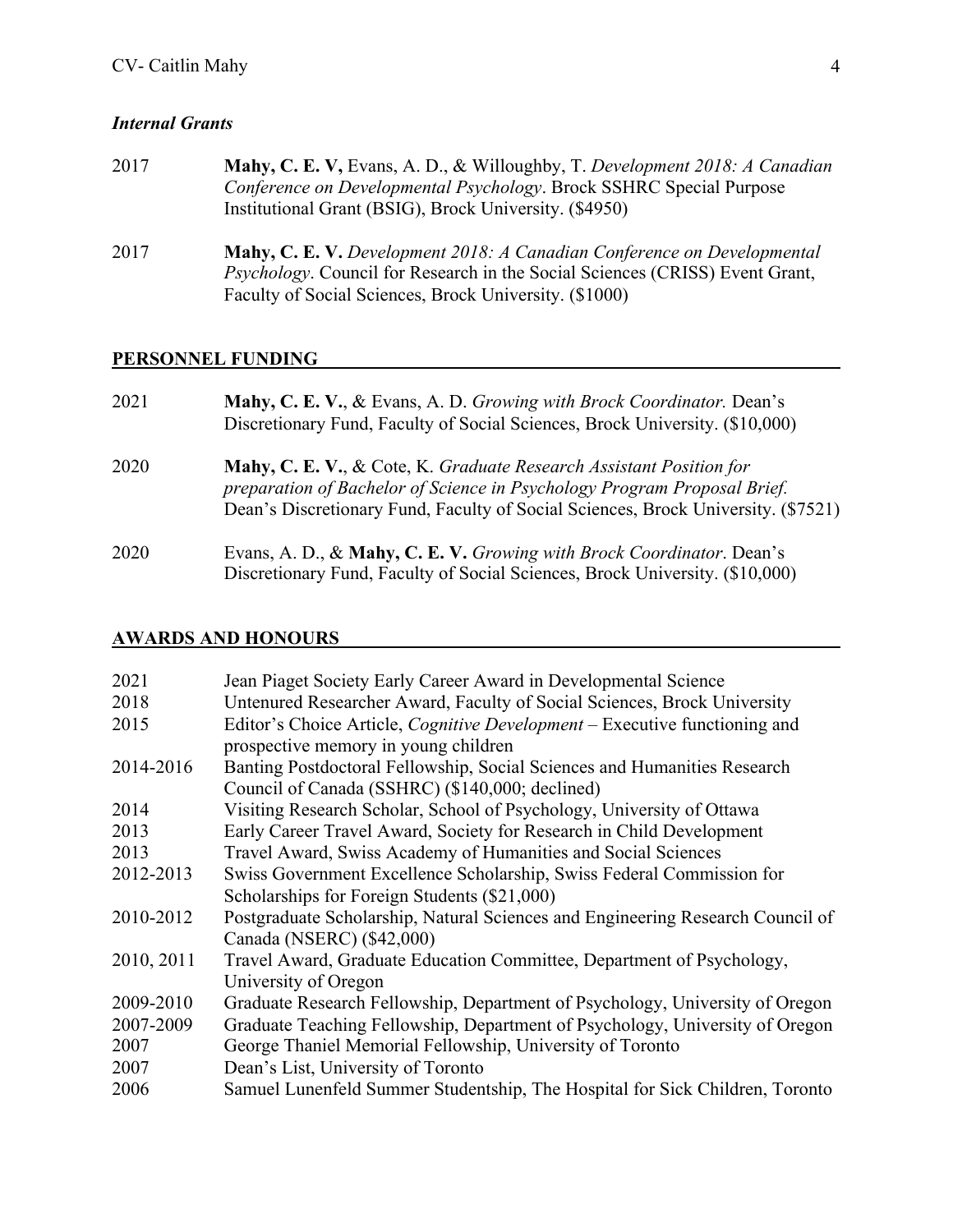#### **PUBLICATIONS**

*\* Denotes a graduate student collaborator \*\* Denotes an undergraduate student collaborator*

#### *Peer-Reviewed Journal Articles*

- 40. Fuke, T. S. S.\* & **Mahy, C. E. V.** (2022). Executive and retrospective memory processes in preschoolers' prospective memory development. *Cognitive Development, 62,* 101172*.*
- 39. **Mahy, C. E. V.** (2021). The development of children's prospective memory: Lessons for developmental science. *Child Development Perspectives, 16,* 41-47*.*
- 38. Mazachowsky, T. R.\*, McKenzie, K.\*\*, Busseri, M., & **Mahy, C. E. V.** (2021). "These pretzels are making me thirsty" so I'll have water tomorrow: A partial replication and extension of adults' induced episodic foresight. *PLOS One, 16,* e0259424.
- 37. Mazachowsky, T. R.\*, Hamilton, C., & **Mahy, C. E. V.** (2021). What supports the development of children's prospective memory? Using a parent-report to examine the relation between children's memory techniques, parent scaffolding, and children's prospective memory. *Journal of Cognition and Development, 22,* 721-743.
- 36. Moeller, S. A.\*, Mazachowsky, T. R.\*, Lavis, L.\*, Gluck, S.\*, & **Mahy, C. E. V.** (2021). Adults' perceptions of forgetful children: The impact of child age, domain, and memory type. *Memory, 29,* 524-537*.*
- 35. Atance, C. M., Rutt, J., Cassidy, K.\*, & **Mahy, C. E. V.** (2021). Young children's futureoriented reasoning for Self and Other: Effects of conflict and perspective. *Journal of Experimental Child Psychology, 209,* 105172*.*
- 34. Lavis, L.\*, & **Mahy, C. E. V.** (2021). "I'll remember everything no matter what!": The role of metacognitive abilities in the development of young children's prospective memory. *Journal of Experimental Child Psychology, 207,* 105117*.*
- 33. **Mahy, C. E. V.**, Masson, C.\*\*, Krause, A.\*\*, & Mazachowsky, T. R.\* (2020). The effect of episodic future simulation and motivation on young children's induced-state episodic foresight. *Cognitive Development, 56,* 100934*.*
- 32. Mazachowsky, T. R.\*, Atance, C. M., Mitchinson, S.\*\*, & **Mahy, C. E. V.** (2020). "What should you bring with you to this place?": Examining children's episodic foresight using open-ended questions. *Journal of Genetic Psychology, 181*, 223-236*.*
- 31. O'Connor, A. M.\*, Campbell, K. L., & **Mahy, C. E. V.** (2020). Younger and older adults' prospective memory: The role of delay task difficulty. *Aging, Neuropsychology, and Cognition, 28,* 184-200*.*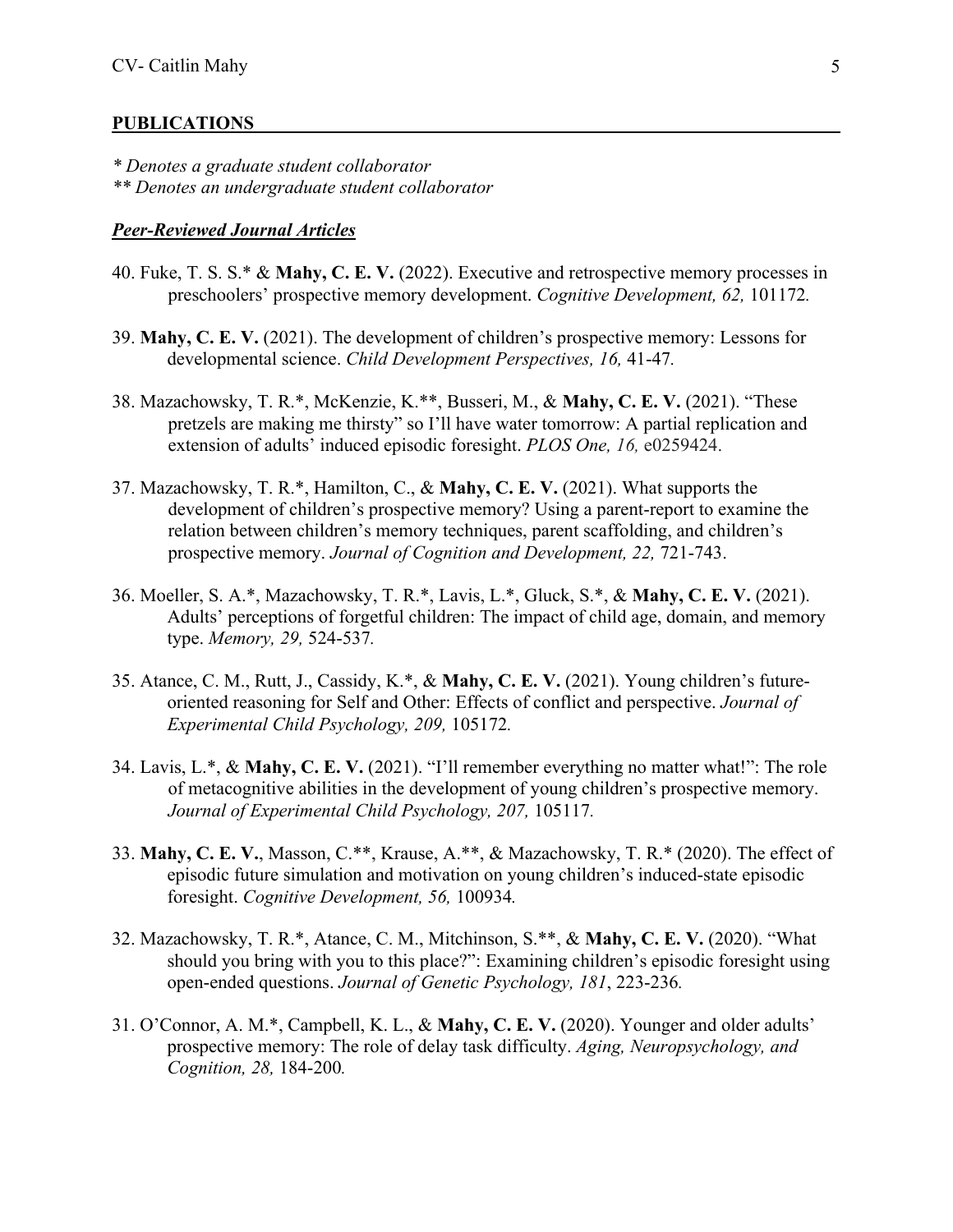- 30. Gallant, C. M. M.\*, Lavis, L.\*, & **Mahy, C. E. V.** (2020). Developing an understanding of others' emotional states: Relations among affective theory of mind and empathy measures in early childhood. *British Journal of Developmental Psychology, 38,* 151-166*.*
- 29. Mazachowsky, T. R.\*, & **Mahy, C. E. V.** (2020). Construction of the children's future thinking questionnaire: A reliable and valid parent-report measure of children's futureoriented cognition. *Developmental Psychology, 56,* 756-772*.*
- 28. **Mahy, C. E. V.**, Moses, L. J., O'Brien, B.\*\*, Castro, A.\*\*, Kopp, L.\*, & Atance, C. M. (2020). The roles of perspective and language in young children's delay of gratification performance. *Journal of Experimental Child Psychology, 192,* 104767.
- 27. Mazachowsky, T. R.\*, Koktavy, C.\*\*, & **Mahy, C. E. V.** (2019). The effect of psychological distance on young children's future predictions. *Infant and Child Development, 28,*  e2133*.*
- 26. Zuber, S., **Mahy, C. E. V.**, & Kliegel, M. (2019). How executive functions are associated with event-based and time-based prospective memory during childhood. *Cognitive Development, 50*, 66-79*.*
- 25. Atance, C., M., Celebi, S. N.\*, Mitchinson, S.\*\*, & **Mahy, C. E. V.** (2019). Thinking about the future: Comparing children's forced-choice versus "generative" responses in the "Spoon Test". *Journal of Experimental Child Psychology, 181*, 1-16*.*
- 24. **Mahy, C. E. V.**, Mazachowsky, T. R.\*, & Pagobo, J. R.\* (2018). Do verbal reminders improve preschoolers' prospective memory performance? It depends on age and individual differences. *Cognitive Development, 47*, 158-167*.*
- 23. **Mahy, C. E. V.**, Schnitzspahn, K. M., Hering, A.\*, Pagobo, J. R.\*, & Kliegel, M. (2018). The delay period as an opportunity to think about future intentions: Effects of delay length and delay task difficulty on young adult's prospective memory performance. *Psychological Research*, *82*, 607-616.
- 22. **Mahy, C. E. V.**, Bernstein, D. M., Gerrard, L. D.\*\*, & Atance, C. M. (2017). Testing the validity of a continuous false belief task in three to seven year old children. *Journal of Experimental Child Psychology, 160,* 50-66*.*
- 21. Ballhausen, N.\*, **Mahy, C. E. V.**, Hering, A.\*, Voigt, B., Schnitzspahn, K. M., Lagner, P., Ihle, A., & Kliegel, M. (2017). Children's planning performance on the Zoo Map task (BADS-C): Is it driven by general cognitive ability, executive functioning, or prospection? *Applied Neuropsychology: Child, 6,* 138-144.
- 20. Pfeifer, J. H., **Mahy, C. E. V.**, Merchant, J. S., Chen, C., Masten, C. L., Fuligni, A. J., Lieberman, M. D., Lessard, J., Dong, Q., & Chen, C. (2017). Neural systems for reflected and direct self-appraisals in Chinese young adults: Exploring the role of temporal-parietal junction. *Cultural Diversity and Ethnic Minority Psychology, 23*, 45-58*.*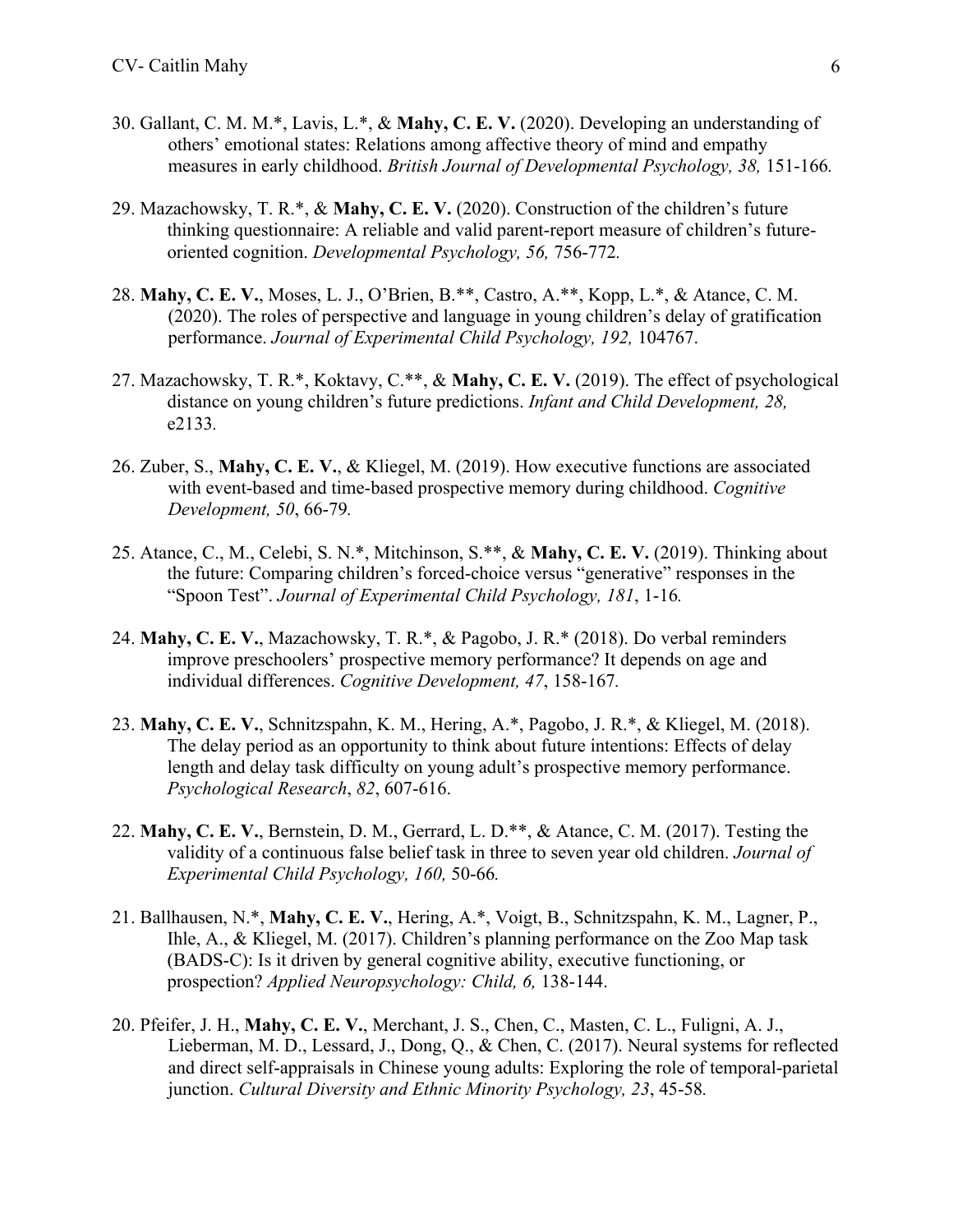- 19. **Mahy, C. E. V.**, Mohun, H.\*\*, Müller, U., & Moses, L. J. (2016). The role of subvocal rehearsal in preschool children's prospective memory. *Cognitive Development, 39,* 189- 196*.*
- 18. Farrell, A. H.\*, Semplonius, T.\*, Shapira, M.\*, Zhou, X.\*, Laurence, S., Willoughby, T., **Mahy, C. E. V**., Mondloch, C. J., & Evans, A. D. (2016). Research activity in Canadian developmental psychology programs. *Canadian Psychology/ Psychologie Canadienne, 57*, 76-82.
- 17. **Mahy, C. E. V.** (2016). Young children have difficulty predicting future preferences in the presence of a conflicting physiological state. *Infant and Child Development, 25,* 325-338.
- 16. **Mahy, C. E. V**., & Munakata, Y. (2015). Transitions in executive function: Insights from developmental parallels between prospective memory and cognitive flexibility. *Child Development Perspectives, 9,* 128-132*.*
- 15. **Mahy, C. E. V.**, Voigt, B., Ballhausen, N.\*, Schnitzspahn, K., Ellis, J., & Kliegel, M. (2015). The impact of cognitive control on children's goal monitoring in a time-based prospective memory task. *Child Neuropsychology, 21*, 823-839.
- 14*.* **Mahy, C. E. V.**, & Moses, L. J. (2015). The effect of retention interval task difficulty on children's prospective memory: Testing the intention monitoring hypothesis. *Journal of Cognition and Development, 16,* 742-758*.*
- 13. **Mahy, C. E. V.**, Moses, L. J., & Kliegel, M. (2014). The development of prospective memory in children: An executive framework. *Developmental Review, 34,* 305-326.
- 12. Tahiroglu, D., Moses, L. J., Carlson, S. M., **Mahy, C. E. V.**, Olofson, E. L., & Sabbagh, M. A. (2014). The children's social understanding scale: Construction and validation of a parent-report measure for assessing individual differences in children's theories of mind. *Developmental Psychology, 50,* 2485-2497*.*
- 11. Voigt, B., **Mahy, C. E. V.**, Ellis, J., Schnitzspahn, K., Altgassen, M., & Kliegel, M. (2014). The development of time-based prospective memory in childhood: The role of working memory updating. *Developmental Psychology, 50,* 2393-2404.
- 10. **Mahy, C. E. V.**, Moses, L. J., & Kliegel, M. (2014). The impact of age, ongoing task difficulty, and cue salience on preschoolers' prospective memory performance: The role of executive function. *Journal of Experimental Child Psychology, 127*, 52-64.
- 9. **Mahy, C. E. V.**, Moses, L. J., & Pfeifer, J. H. (2014). How and where: Theory-of-mind in the brain. *Developmental Cognitive Neuroscience, 9,* 68-81*.*
- 8. **Mahy, C. E. V.**, Grass, J.\*, Wagner, S.\*, & Kliegel, M. (2014). These pretzels are going to make me thirsty tomorrow: Differential development of hot and cool episodic foresight in early childhood? *British Journal of Developmental Psychology, 32*, 65-77.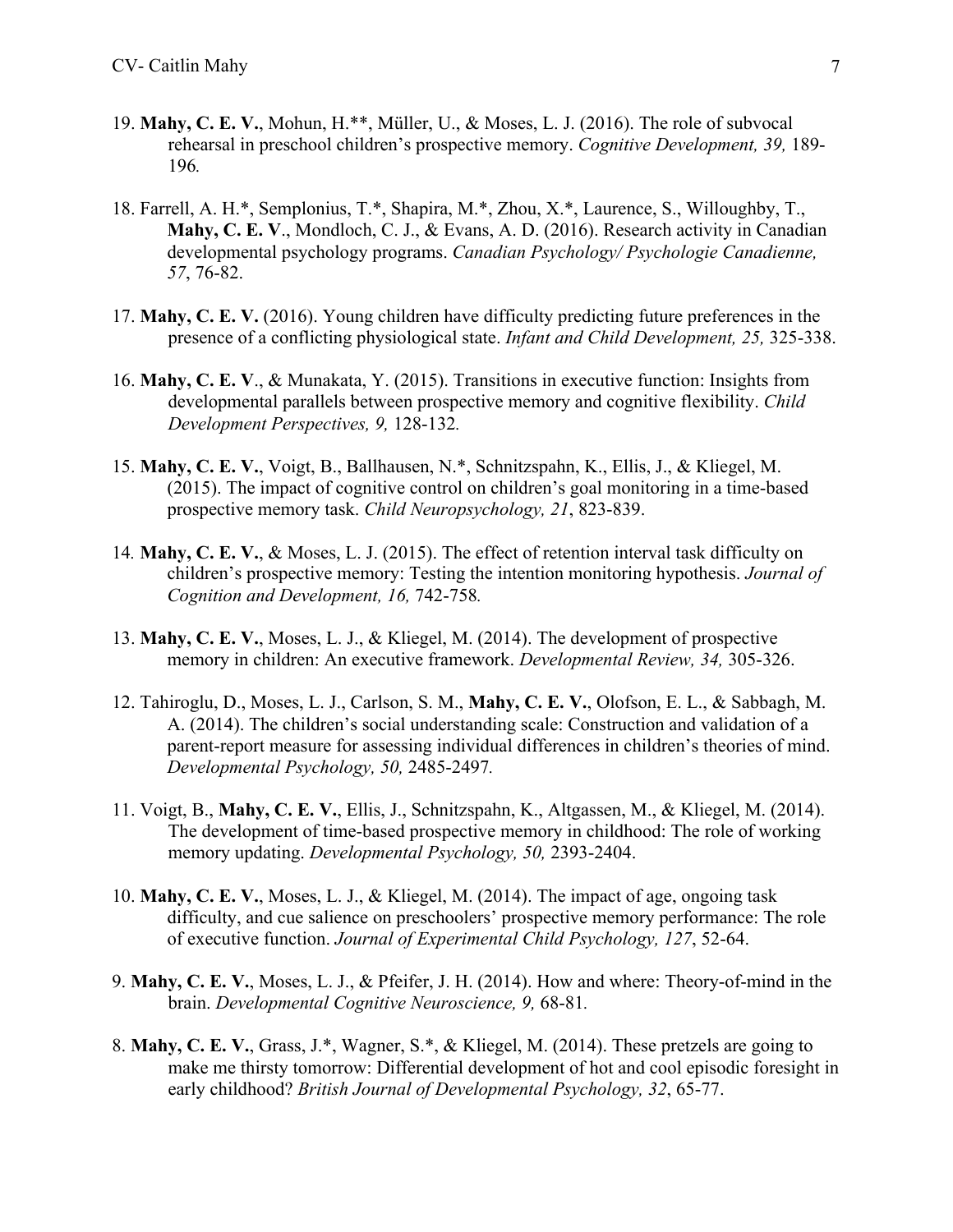- 7. **Mahy, C. E. V.**, Vetter, N. C., Kühn-Popp, N., Löcher, C., Krautschuk, S., & Kliegel, M. (2014). The influence of inhibitory processes on affective theory of mind in young and old adults. *Aging, Neuropsychology, and Cognition, 21*, 129-145.
- 6. Ihle, A.\*, Hering, A.\*, **Mahy, C. E. V.**, Bisiacchi, P. S., & Kliegel, M. (2013). Adult age differences, response management, and cue focality in event-based prospective memory: A meta-analysis on the role of task order specificity. *Psychology and Aging, 28*, 714-720.
- 5. Kliegel, M., **Mahy, C. E. V.**, Voigt, B., Henry, J. D., Rendell, P. G., & Aberle, I. (2013). The development of prospective memory in young school children: The impact of ongoing task absorption, cue salience, and cue centrality. *Journal of Experimental Child Psychology, 116*, 792-810*.*
- 4. Vetter, N. C., Altgassen, M., Phillips, L., **Mahy, C. E. V.**, & Kliegel, M. (2013). Development of affective theory of mind across adolescence: Disentangling the role of executive functions. *Developmental Neuropsychology, 38*, 114-125.
- 3. **Mahy, C. E. V.**, & Moses, L. J. (2011). Executive functioning and prospective memory in young children. *Cognitive Development, 26,* 269-281.
- 2. Lahat, A., Todd, R. M., **Mahy, C. E. V.**, Lau, K., & Zelazo, P. D. (2010). Neurophysiological correlates of executive function: A comparison of European-Canadian and Chinese-Canadian 5-year-olds. *Frontiers in Human Neuroscience, 3:*72.
- 1. Jewell, D., Fletcher, J. M., **Mahy, C. E. V.**, Heatherington, R., MacGregor, D., Drake, J. M., Salman, M. S., & Dennis, M. (2010). Upper limb cerebellar motor function in children with spina bifida. *Child's Nervous System*, *26*, 67-73.

#### *Editorials & Commentaries*

- 2. **Mahy, C. E. V.** (2018). Mind reading across the lifespan: Current themes and future challenges. *Zeitschrift für Psychologie, 226*, 134-135*.*
- 1. **Mahy, C. E. V.**, Kliegel, M., & Marcovitch, S. (2014). Emerging themes in the development of prospective memory during childhood. *Journal of Experimental Child Psychology, 127*, 1-7.

### *Book Chapters*

- 2. **Mahy, C. E. V.** (2022). The development of prospective memory during childhood. In M. Courage & N. Cowan (Eds.), The Development of Memory in Infancy and Childhood. New York: Taylor & Francis.
- 1. Atance, C. M., & **Mahy, C. E. V**. (2016). Episodic future thinking in children: Methodological and Theoretical Approaches. In S. Klein, K. Michaelian, & K. Szpunar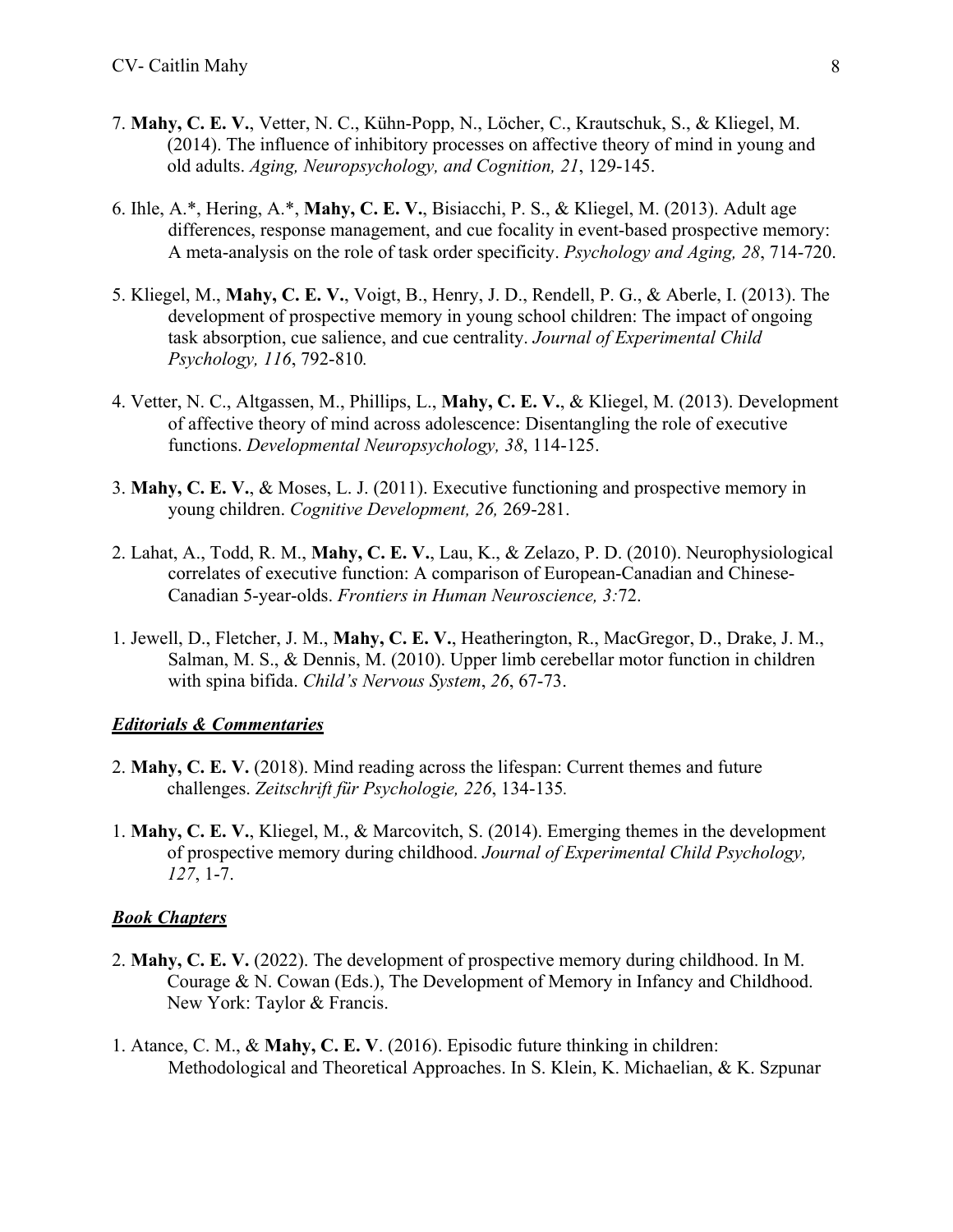(Eds.), Seeing the Future: Theoretical Perspectives on Future-Oriented Mental Time Travel. New York: Oxford University Press.

#### **MANUSCRIPTS UNDER REVIEW**

- Fuke, T. S. S.\*, Kamber, E.\*, Alunni, M.\*\*, & **Mahy, C. E. V.** (revisions submitted). The emergence of procrastination behaviour in early childhood: Relations with executive control and future-oriented cognition.
- Mazachowsky, T. R., \*, Atance, C. M., Rutt, J., & **Mahy, C. E. V.** (revisions requested). Verbal explanations and item choices as joint indices of children's episodic foresight.
- Nyhout, A., & **Mahy, C. E. V.** (revisions requested). Episodic thought in development: On the relation between memory and future thinking.
- Zuber, S., Joly-Burra, E., **Mahy, C. E. V.**, Loaiza, V., & Kliegel, M. (under review). Training updating, switching, or inhibition in school age children: A multi-facet latent change score approach.
- O'Connor, A. M.\*, Hall, W. M., **Mahy, C. E. V**., & Campbell, K. L. (under review). Younger and older women, but not men, are implicitly biased to associate honesty with children.

#### **MANUSCRIPTS IN PREPARATION**

- Kamber, E.\*, Mazachowsky, T. R.\* & **Mahy, C. E. V.** (in preparation). The emergence of future-oriented cognition in toddlerhood: The contribution of cognitive and language abilities.
- Kamber, E.\*, Alunni, M.\*\*, Fuke, T. S. S.\*, & **Mahy, C. E. V.** (in preparation). The relation between personality, temperament, parenting style, socioeconomic status, and procrastination in young children.
- Kamber, E.\*, Atance, C. M., Kamawar, D., & **Mahy, C. E. V.** (in preparation). A review of children's saving behaviour.
- Mazachowsky, T. R.\*, & **Mahy, C. E. V.** (in preparation). Exploring convergent and discriminant validity of the Children's Future Thinking Questionnaire.

#### **STUDIES IN PROGRESS**

**Mahy, C. E. V.**, Mazachowsky, T. R.\*, & Lavis, L.\* (in progress). Why do young children forget to carry out intentions? Testing executive and retrospective memory explanations. (*virtual live testing sessions*)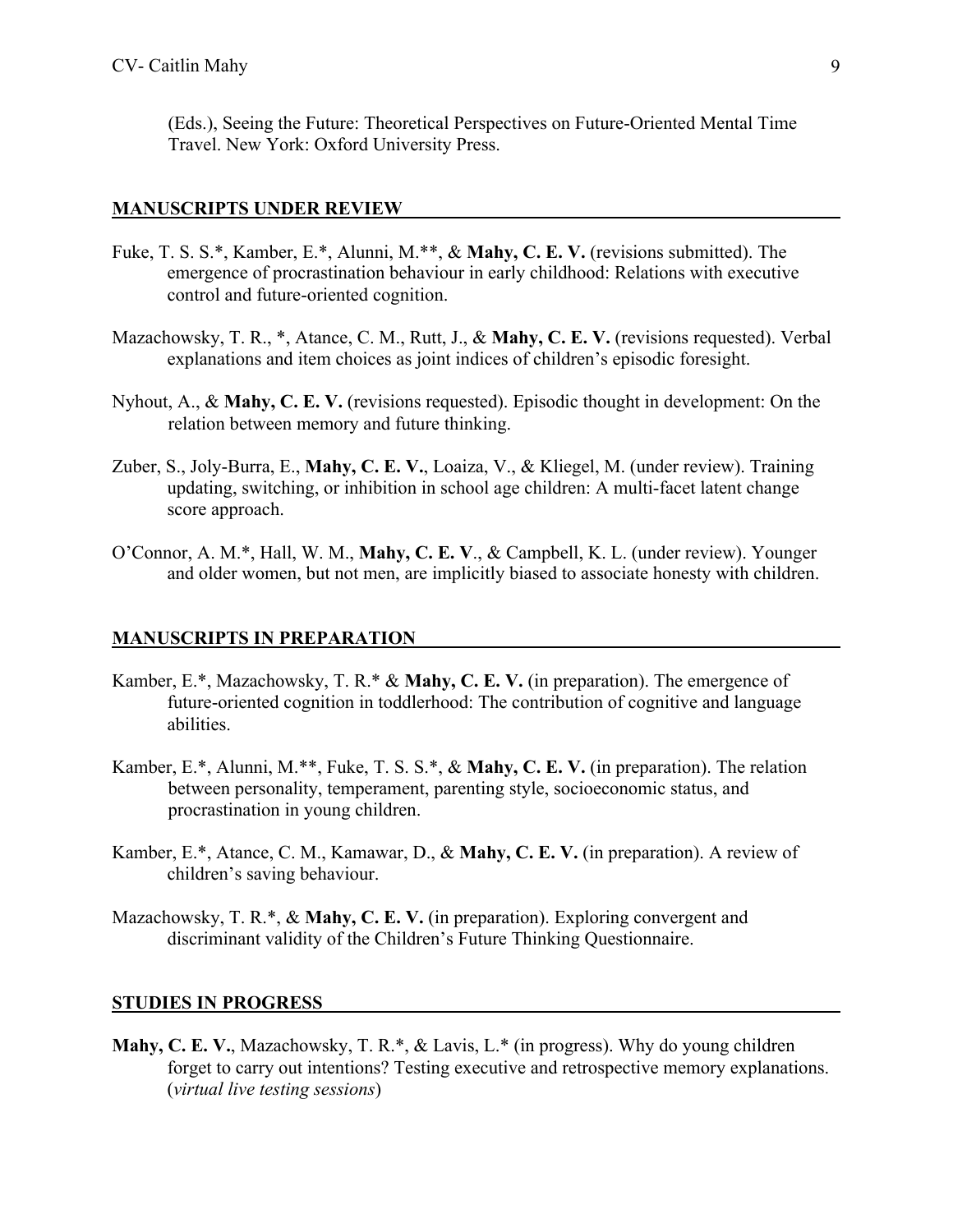- Moeller, S. A.\*, Fuke, T. S. S.\*, Maguire, M.\*\*, Erb, E.\*\*, & **Mahy, C. E. V.** (in progress). The effect of cue and cue-action verbal reminders on young children's prospective memory performance. (*virtual live testing sessions*)
- Rossiter, S., Atance, C. M., & **Mahy, C. E. V.** (in progress). Examining the role of social distance and pretending on children's future thinking and delay of gratification. *(virtual live testing sessions)*
- Martin-Ordas, G., & **Mahy, C. E. V.** (in progress). The relation between parent's and children's future oriented thinking.
- Atance, C. M., & **Mahy, C. E. V.** (in progress). Longitudinal predictors of children's future oriented thinking.
- **Mahy, C. E. V.**, Kamber, E., Zuber, S., & Mueller, U. (in progress). A diary study of young children's prospective memory successes and failures.
- Kamber, E., & **Mahy, C. E. V.** (in progress). Examining theories underlying the development of episodic thought in middle childhood.
- Mazachowsky, T. R.\*, & **Mahy, C. E. V.** (in progress). Investigating the development and coherence of children's savings behaviours.
- O'Connor, A. M.\*, Campbell, K. L., & **Mahy, C. E. V**. (in development). The effect of verbal interference during the delay task in younger and older adults' prospective memory performance.
- O'Connor, A. M.\*, Davis, E.\*, **Mahy, C. E. V**., & Campbell, K. L. (in development). The effect of aging and emotional distraction on the mere exposure effect.
- Davis, E., Campbell, K. L., & **Mahy, C. E. V**. (in development). Is there evidence of hyperbinding in children?

#### **INVITED RESEARCH TALKS**

- 20. **Mahy, C. E. V.** (2021, June). The development of children's future-oriented cognition. Invited presentation to the Jean Piaget Society Meeting as recipient of the Early Career Award in Developmental Science. *Delivered virtually due to the COVID-19 pandemic.*
- 19. **Mahy, C. E. V.** (2021, February). Perceptions of men and women's forgetfulness. Women in Leadership Group, Brock University, St Catharines, Canada.
- 18. **Mahy, C. E. V**. (2020, January). The development of the Children's Future Thinking Questionnaire. University of Toronto, Toronto, Canada.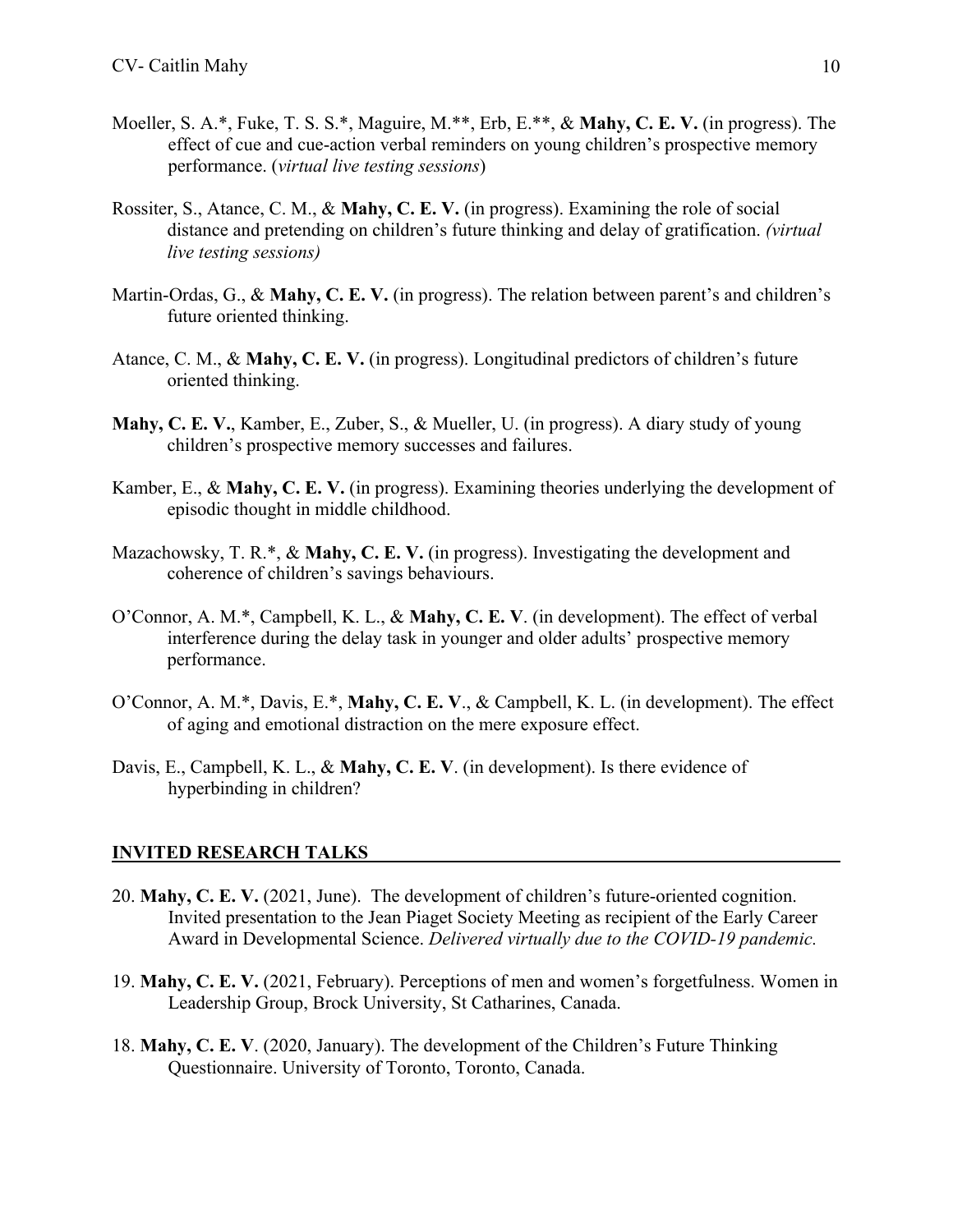- 17. **Mahy, C. E. V**. (2019, September). Don't forget to feed the goldfish: The executive framework of children's prospective memory development. University of Victoria, Victoria, Canada.
- 16. **Mahy, C. E. V**. (2018, December). Young children's future-oriented thinking: Why are children so poor at considering future states and how can this ability be improved? Faculty of Social Sciences Researcher of the Year Colloquium, Brock University, St Catharines, Canada.
- 15. **Mahy, C. E. V.** (2017, December). Why preschoolers forget what to do: Testing two possible explanations. Symposium Day at the Ontario Science Centre, Toronto, Canada.
- 14. **Mahy, C. E. V.** (2017, November). The development of prospective memory in early childhood: An executive framework. University of Nebraska Lincoln, Lincoln, NE.
- 13. **Mahy, C. E. V.** (2017, October). How current states interfere with children's accurate future thinking. Departmental Colloquium, Brock University, St. Catharines, Canada.
- 12. **Mahy, C. E. V.** (2016, March). Factors that influence the development of young children's future-oriented cognition. Invited symposium session presented at the Southern Society for Philosophy and Psychology, Louisville, KY.
- 11. **Mahy, C. E. V.** (2015, February). Differential developmental trajectories of episodic foresight in early and middle childhood: The role of current-future state conflict. University of Waterloo, Waterloo, Canada.
- 10. **Mahy, C. E. V.** (2014, February). Remembering to carry out future intentions: The role of executive processes in young children's prospective memory performance. University of Ottawa, Ottawa, Canada.
- 9. **Mahy, C. E. V.** (2014, February). The development of prospective memory in early childhood: An executive framework. Tufts University, Boston, MA.
- 8. **Mahy, C. E. V.** (2014, January). The development of prospective memory in early childhood: An executive framework. Brock University, St. Catharines, Canada.
- 7. **Mahy, C. E. V.** (2013, October). These pretzels are making me thirsty tomorrow: Developmental trajectories of episodic future thinking in early childhood. University of Oregon, Developmental Brownbag Series, Eugene, OR.
- 6. **Mahy, C. E. V.** (2013, September). The development of episodic future thinking in early childhood: Methods, challenges, and future directions. Georgetown University, Washington, DC.
- 5. **Mahy, C. E. V.** (2013, July). The development of prospective memory in children: An executive functioning framework. University of Colorado Boulder, Boulder, CO.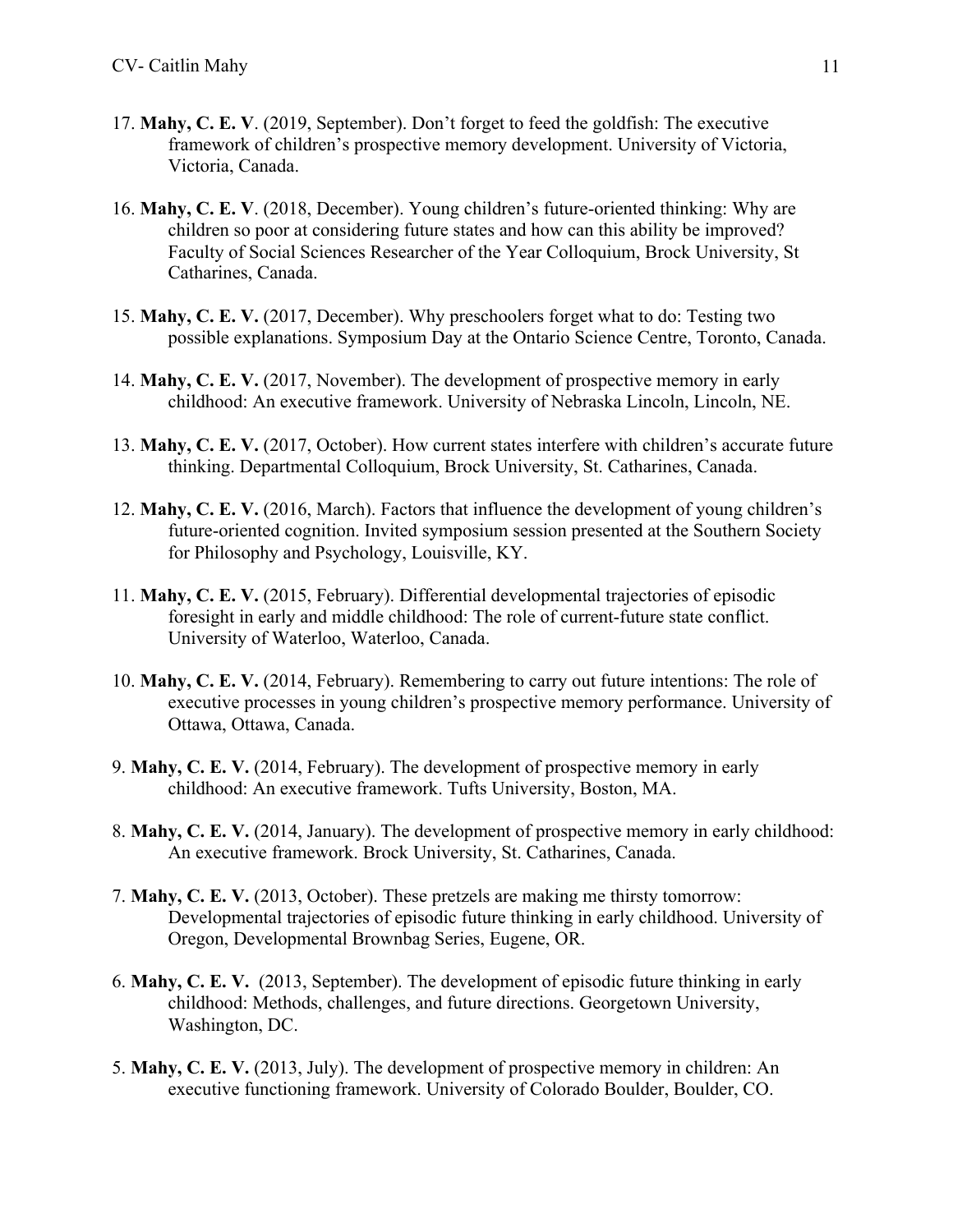- 4. **Mahy, C. E. V.** (2013, May). The impact of retention intervals on children and adults' prospective remembering. Suor Orsola Benincasa University, Naples, Italy.
- 3. **Mahy, C. E. V.** (2013, May). The effect of retention interval length and content on children's prospective memory. University of Geneva, Geneva, Switzerland.
- 2. **Mahy, C. E. V.** (2011, December). The development of prospective memory in young children: The role of executive functioning. St Mary's University, Halifax, Canada.
- 1. **Mahy, C. E. V.** (2009, February). The effect of delay and number of intentions on prospective memory performance. Developmental Brownbag Series, University of Oregon, Eugene, OR.

## **CONFERENCE SYMPOSIA ORGANIZED**

- 8. Mazachowsky, T. R.\* & **Mahy, C. E. V.** (2021, June). *The development and correlates of young children's saving behaviour.* Annual Meeting of the Jean Piaget Society (virtual).
- 7. Lavis, L.\*& **Mahy, C. E. V**. (2021, June). *The development of metamemory from toddlerhood to early adolescence*. Annual Meeting of the Jean Piaget Society (virtual).
- 6. Gallant, C. M. M.\*, & **Mahy, C. E. V.** (2019, June). *New perspectives on theory of mind development.* Annual Meeting of the Jean Piaget Society, Portland, OR.
- 5. **Mahy, C. E. V.**, & Atance, C. M. (2018, June). *New approaches to the study of children's episodic future thinking.* Annual Meeting of the Jean Piaget Society, Amsterdam, Netherlands.
- 4. **Mahy, C. E. V.** (2018, May). *The role of executive functions in the development of prospective memory from preschool to adolescence.* Annual Meeting of the Jean Piaget Society, Amsterdam, Netherlands.
- 3. Atance, C. M., & **Mahy, C. E. V.** (2015, March). *Cognitive and social factors that impact children's future thinking*. Biennial Meeting of the Society for Research in Child Development, Philadelphia, PA.
- 2. **Mahy, C. E. V.** (2014, May). *The development of prospective memory in childhood*. Fourth International Conference on Prospective Memory (ICPM4), Naples, Italy.
- 1. **Mahy, C. E. V.,** & Kliegel, M. (2011, June). *The role of executive function in the development of children's prospective memory*. Annual Meeting of the Jean Piaget Society. Berkeley, CA, USA.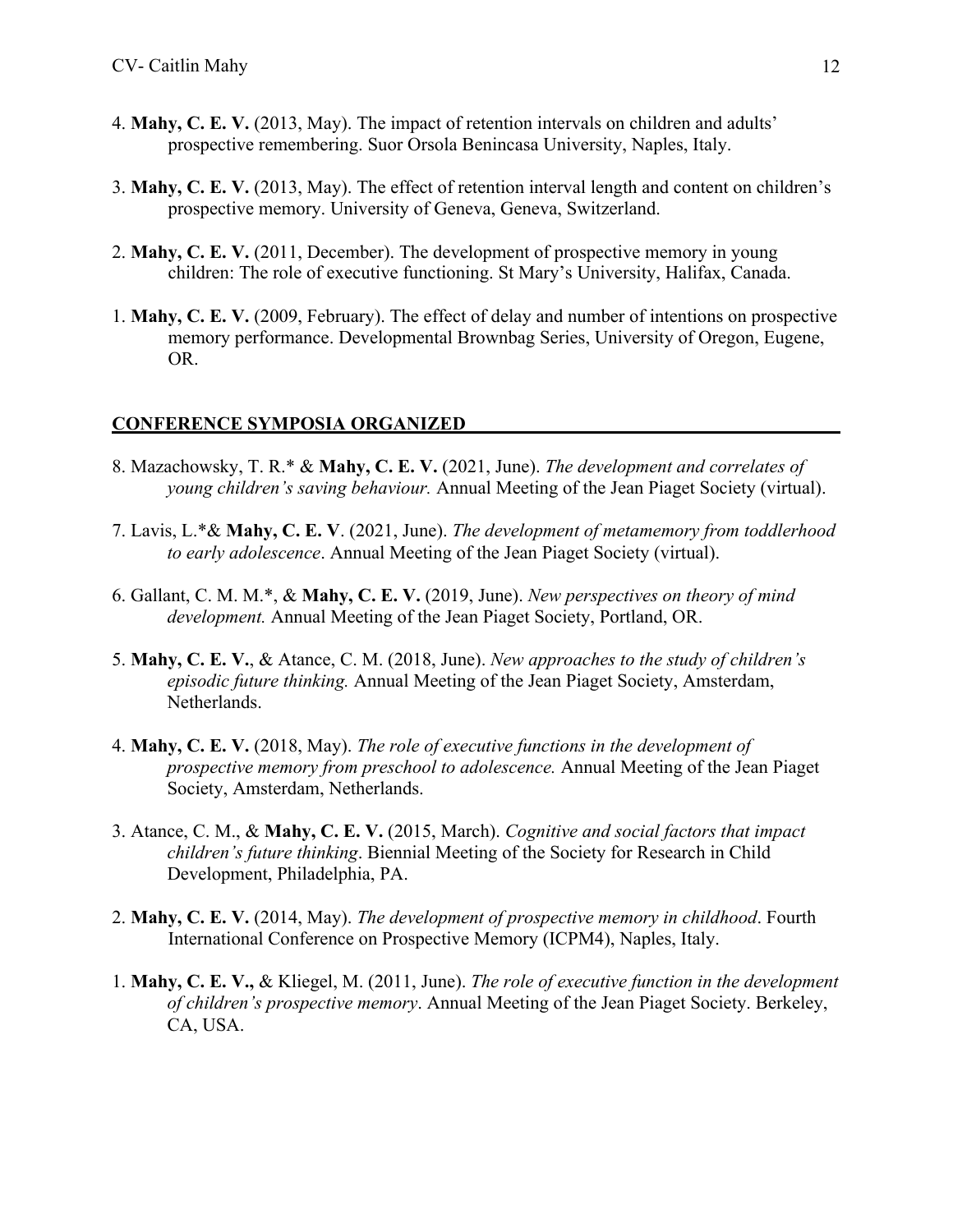### **CONFERENCE PRESENTATIONS**

- 57. Rossiter, S., Ayson, G., **Mahy, C. E. V.**, & Atance, C. M. (2022, June). *How does pretending affect young children's future-oriented reasoning?* Poster session presented at Development 2022, Calgary, Canada.
- 56. Mazachowsky, T. R., & **Mahy, C. E. V**. (2022, June). *Relations among parent-report measures of children's future thinking and other cognitive abilities.* Symposium session presented at Development 2022, Calgary, Canada.
- 55. Gallitto, E., Rossiter, S., **Mahy, C. E. V**., & Atance, C. M. (2022, June). *"I'll like this but you'll like that": Explaining 'self-other' differences in children's future thinking. Poster* session presented at Development 2022, Calgary, Canada.
- 54. Fuke, T. S. S.\* & **Mahy, C. E. V.** (2022, June). *Executive and retrospective memory processes in preschoolers' prospective memory performance.* Poster session presented at the Annual Meeting of the Jean Piaget Society. Philadelphia, PA.
- 53. Kamber, E.\*, Alunni, M. \*\*, Fuke, T. S. S.\*, & **Mahy, C. E. V.** (2022, June). *The relation between personality, temperament, parenting style, socioeconomic status, and procrastination in young children.* Poster session presented at the Annual Meeting of the Jean Piaget Society. Philadelphia, PA.
- 52. Kamber, E.\*, Mazachowsky, T. R.\*, & **Mahy, C. E. V.** (2022, April). *The emergence of future-oriented cognition in toddlerhood.* Poster session presented at the Eleventh Biennial Meeting of the Cognitive Development Society, Madison, WI.
- 51. Fuke, T. S. S.\*, Alunni, M.\*\*, & **Mahy, C. E. V.** (2022, April). *The emergence of procrastination behaviour in early childhood: Relations with future-oriented cognition and executive control.* Poster session presented at the Eleventh Biennial Meeting of the Cognitive Development Society, Madison, WI.
- 50. O'Connor, A. M.\*, Hall, W. M., **Mahy, C. E. V.**, & Campbell, K. L. (2022, April). *Younger and older adult females, but not males, are implicitly biased to trust children.* Poster session presented at the Cognitive Aging Conference. Atlanta, GA.
- 49. O'Connor, A. M. \*, Campbell, K. L., & **Mahy, C. E. V**. (2022, April). *Younger and older adults' prospective memory: The role of delay task difficulty and thinking about one's future intention.* Poster session presented at the Cognitive Aging Conference. Atlanta, GA.
- 48. Tehrani, E. H.\*\*, **Mahy, C. E. V.**, Moeller, S. A.\*, & Hall, W. M. (2022, February). *Gender roles and perceptions of forgetfulness in communal and agentic contexts.* Poster session presented virtually at the Society for Personality and Social Psychology Annual Convention.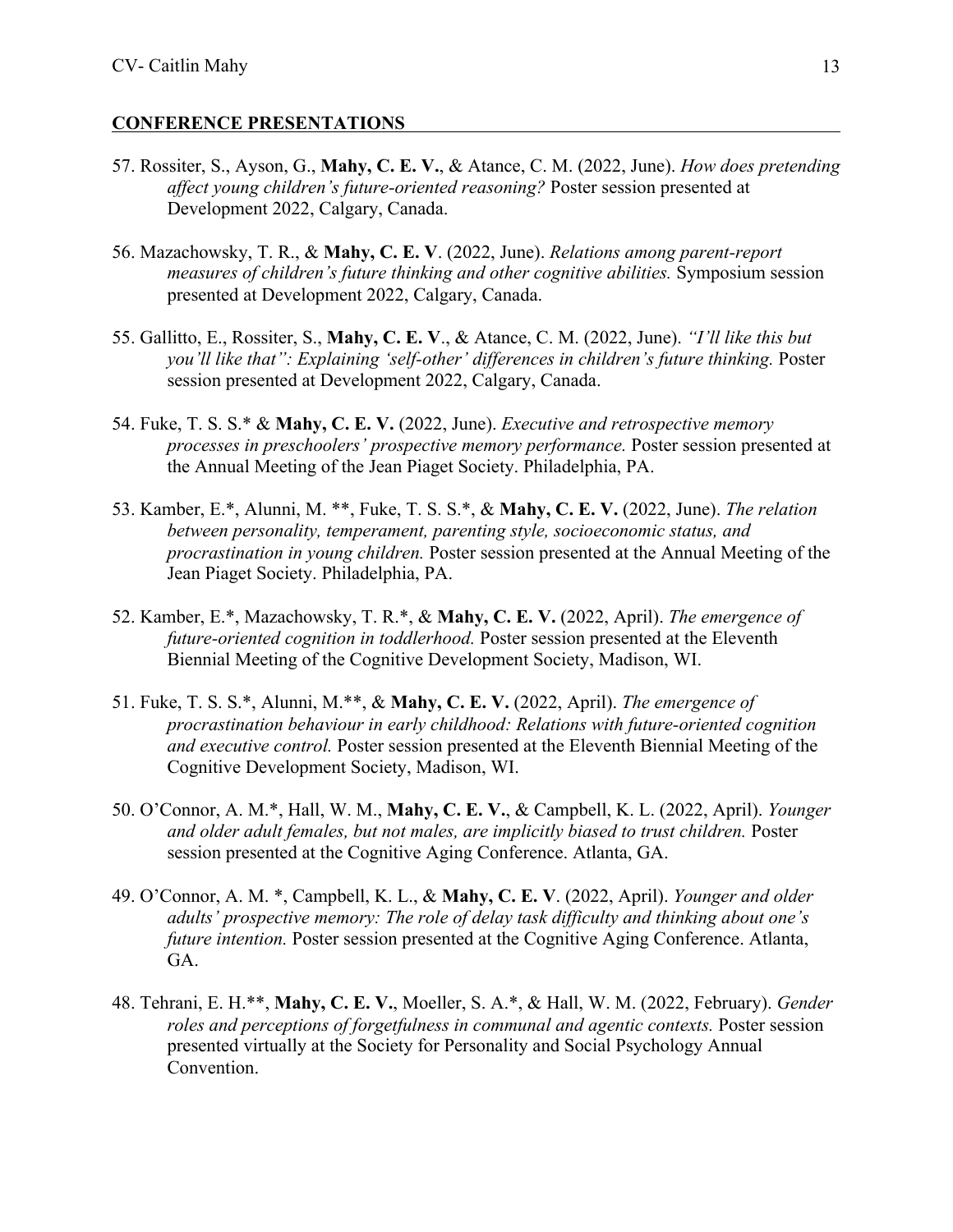- 47. **Mahy, C. E. V.**, & Mazachowsky, T. R.\* (2021, June). *Children's future-oriented cognition and executive function in everyday life: Development of the Children's Future Thinking Questionnaire.* Virtual symposium session presented at the Annual Meeting of the Jean Piaget Society.
- 46. Mazachowsky, T. R.\* & **Mahy, C. E. V.** (2021, June). *All the ways children save: The development of young children's saving of a representation of money and its relation to other types of saving.* Virtual symposium session presented at the Annual Meeting of the Jean Piaget Society.
- 45. Lavis, L.\*& **Mahy, C. E. V**. (2021, June). *Do predictions and post-dictions relate to children's actual prospective memory performance?* Virtual symposium session presented at the Annual Meeting of the Jean Piaget Society.
- 44. Mazachowsky, T. R.\*, Busseri, M., & **Mahy, C. E. V.** (2020, August). *A failure to replicate the effect of thirst on adults' induced-state episodic foresight.* Virtual poster session at the Annual Meeting of the American Psychological Association.
- 43. Rutt, J. L., Cassidy, K. S., **Mahy, C. E. V.**, & Atance, C. M. (2019, October). *How do conflict and perspective affect children's future thinking?* Poster session presented at the Eleventh Biennial Meeting of the Cognitive Development Society. Louisville, KY.
- 42. Gallant, C. M. M.\*, Lavis, L.\*, & **Mahy, C. E. V.** (2019, June). *Developing an understanding of others' emotion states: Relations among affective theory of mind measures in early childhood*. Symposium session presented at the Annual Meeting of the Jean Piaget Society. Portland, OR.
- 41. Lavis, L.\*, & **Mahy, C. E. V.** (2019, June). *Young children's memory and metacognition*. Symposium session presented at the Annual Meeting of the Jean Piaget Society. Portland, OR.
- 40. Gluck, S. C.\*, **Mahy, C. E. V.,** Mazachowsky, T. R.\*, & Moses, L. J. (2019, March). *A meta-analysis on children's event-based prospective memory performance.* Poster session presented at the Society for Research in Child Development. Baltimore, MD.
- 39. Mazachowsky, T.R.\*, Atance, C. M., Mitchinson, S.\*\*, & **Mahy, C. E. V.** (2019, March). *Examining children's episodic foresight on the Picture-book task using open-ended and forced-choice questions.* Poster session presented at the Society for Research in Child Development. Baltimore, MD.
- 38. Mazachowsky, T. R.\*, & **Mahy, C. E. V**. (2019, March). *Examining the relation between prospective memory and executive function using parent-report measures.* Symposium session presented at the Society for Research in Child Development. Baltimore, MD.
- 37. Atance, C. M., Celebi, S. N.\*, Mitchinson, S.\*\*, & **Mahy, C. E. V**. (2019, March). *Assessing "generative" forms of future thought and their underlying mechanisms in young children.*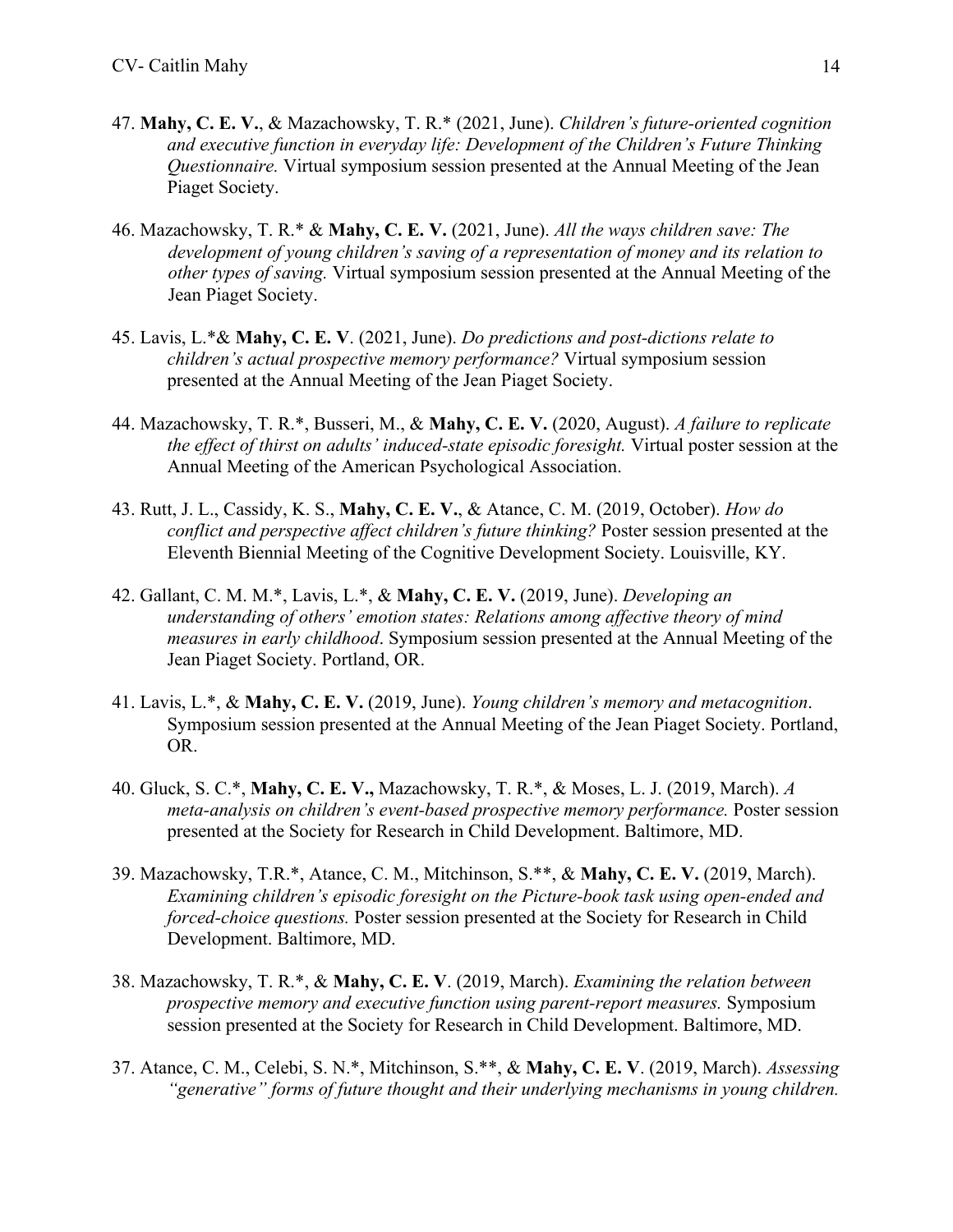Paper session presented at the Society for Research in Child Development. Baltimore, MD.

- 36. Mazachowsky, T. R.\*, & **Mahy, C. E. V.** (2018, June). *Constructing the Children's Future Thinking Questionnaire: The reliability, validity, and refinement of a parent-report measure of young children's future-oriented cognition*. Symposium session presented at the Annual Meeting of the Jean Piaget Society. Amsterdam, Netherlands.
- 35. Atance, C. M., Rutt, J. L., **Mahy, C. E. V**. (2018, June). *How psychological distance and conflict affect children's future-oriented reasoning*. Symposium session presented at the Annual Meeting of the Jean Piaget Society. Amsterdam, Netherlands.
- 34. Zuber, S., **Mahy, C. E. V**., & Kliegel, M. (2018, May). *How the different facets of executive functioning contribute to focal, nonfocal, and time-based prospective memory during childhood.* Symposium session presented at the Annual Meeting of the Jean Piaget Society. Amsterdam, Netherlands.
- 33. **Mahy, C. E. V**., Mazachowsky, T. R.\*, & Lavis, L.\*\* (2018, May). *Why do preschoolers' forget to carry out future intentions? Contributions of retrospective memory and executive attention.* Symposium session presented at the Annual Meeting of the Jean Piaget Society. Amsterdam, Netherlands.
- 32. Mazachowsky, T. R.\*, Koktavy, C.\*\*, & **Mahy, C. E. V.** (2018, May). *Thirst biases young children's predictions about their future selves but not future others.* Paper session presented at Development 2018. St Catharines, Canada.
- 31. **Mahy, C. E. V**., Atance, C. M., & Moses, L. J. (2017, October). *Delaying gratification for self and other: The role of theory of mind*. Poster session presented at the Tenth Biennial Meeting of the Cognitive Development Society, Portland, OR.
- 30. **Mahy, C. E. V.**, & Mazachowsky, T. R.\* (2017, June). *"Don't forget what you are going to do!": The impact of different types of reminders on preschooler's prospective memory performance*. Paper session presented at the Annual Meeting of the Jean Piaget Society Meeting, San Francisco, CA.
- 29. Mazachowsky, T. R.\* & **Mahy, C. E. V**. (2017, April). *Assessing the validity of the Children's Thinking Questionnaire: The development of a parent-report on children's future-oriented cognition*. Poster session presented at the biennial meeting of the Society for Research in Child Development, Austin, TX.
- 28. Zuber, S.\*, **Mahy, C.E.V.**, & Kliegel, M. (2016, July). *How the different facets of executive functioning contribute to focal, nonfocal and time-based PM during childhood.* Poster session presented at the Prospective Memory Workshop 2016, Saint-Légier, Switzerland.
- 27. Mohun, H.M.\*\*, **Mahy, C. E. V.**, Mueller, U., & Moses, L. J. (2016, June). *Prospective memory in preschool children: The role of subvocal rehearsal*. Poster session presented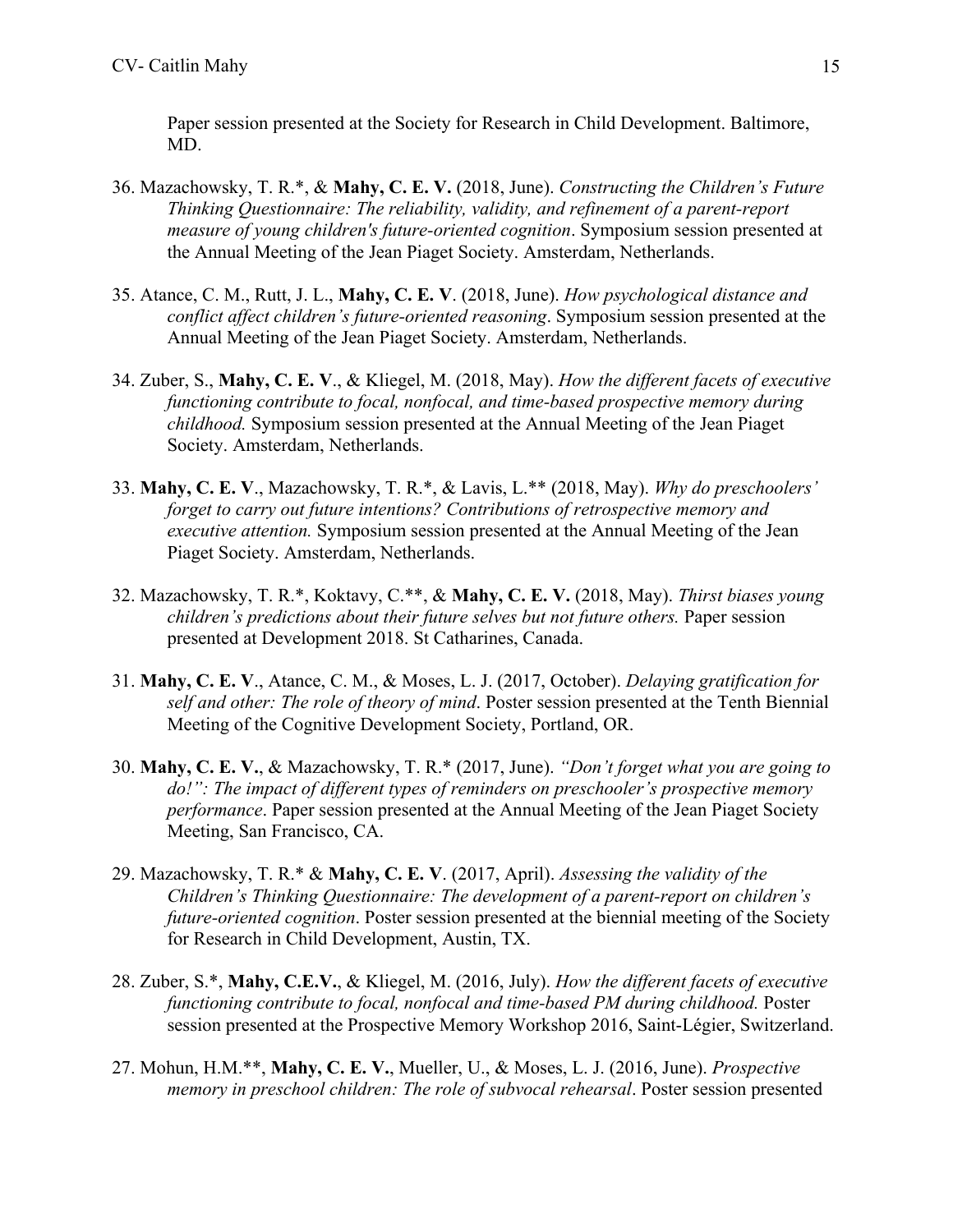at the Annual Meeting of the Jean Piaget Society Meeting, Chicago, IL.

- 26. **Mahy, C. E. V.** & Pagobo, J. R.\* (2016, June). *The role of retrospective and prospective reminders in young children's prospective memory*. Poster session presented at the Annual Meeting of the Jean Piaget Society, Chicago, IL.
- 25. Mazachowsky, T. R.\*, & **Mahy, C. E. V.** (2016, June). *"My child saves money in a piggy bank for future purchases": The construction of a reliable parent-report questionnaire on young children's future oriented cognition*. Poster session presented at the Annual Meeting of the Jean Piaget Society, Chicago, IL.
- 24. Mohun, H. M.\*\*, **Mahy, C. E. V**., Mueller, U., & Moses, L. J. (2016, May). *The effect of subvocal rehearsal disruption on young children's prospective memory*. Poster session presented at the Annual Northwest Cognition and Memory Meeting, Vancouver, BC.
- 23. Zuber, S.\*, **Mahy, C. E. V**., & Kliegel, M. (2015, September). *Training executive functions and the development of intentional behavior in children*. Symposium session presented at the 14th Congress of the Swiss Psychological Society, Geneva, Switzerland.
- 22. **Mahy, C. E. V**., Atance, C. M., & Bernstein, D. M. (2015, June). *False belief performance and inhibitory control: Different relations depending on continuous or discrete measurement?* Paper session presented at the Jean Piaget Society Meeting, Toronto, Canada.
- 21. Brausewetter, K.\*\*, & **Mahy, C. E. V**. (2015, June). *The influence of perspective, inhibition, and verbal ability on young children's episodic foresight*. Paper session presented at the Jean Piaget Society Meeting, Toronto, Canada.
- 20. Celebi, S. N.\*, Atance, C. M., & **Mahy, C. E. V.** (2015, May). *The development of spontaneous episodic future thinking in preschoolers*. Fourth National Psychology Outside the Box Conference, Ottawa, Canada.
- 19. **Mahy, C. E. V.,** Atance, C. M., Moses, L. J., & Kopp, L.\*\* (2015, March). *The effect of psychological distance on the development of episodic foresight in early childhood*. Symposium session presented at the biennial meeting of the Society for Research in Child Development, Philadelphia, PA.
- 18. **Mahy, C. E. V.** (2015, February). *Young children's future preferences are strongly influenced by their current physiological state*. Poster session presented at the Brock Research Celebration, Brock University, St. Catharines, Canada.
- 17. **Mahy, C. E. V.**, Mueller, U., Mohun, H.\*\*, & Moses, L. J. (2014, May). *The role of working memory and subvocal rehearsal in young children's prospective memory.* Symposium session presented at the Fourth International Conference on Prospective Memory (ICPM4), Naples, Italy.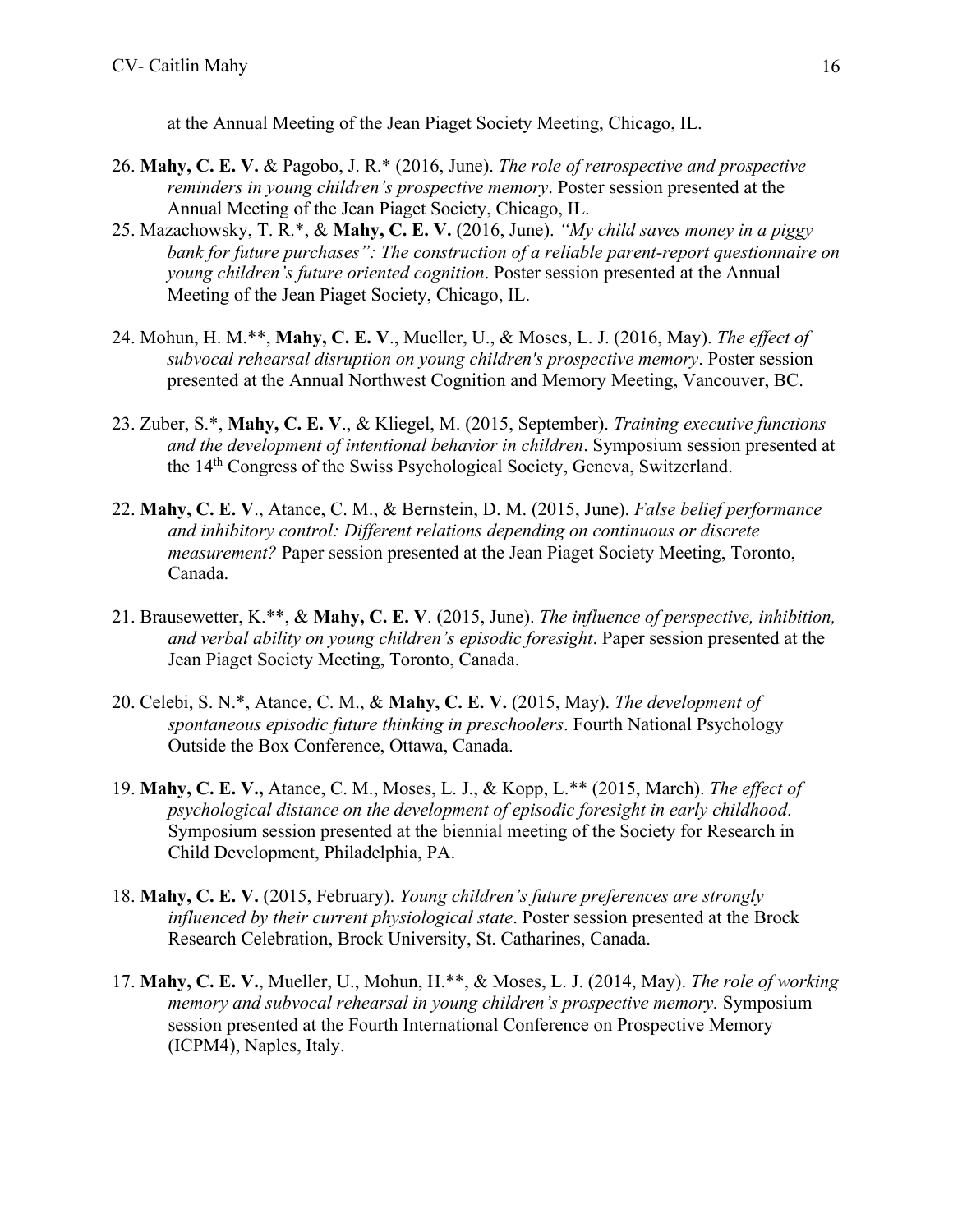- 16. **Mahy, C. E. V.** (2014, May). *Pretzels or water? Young children's future preferences while faced with a current state of thirst.* Symposium session presented at the Association for Psychological Science Convention, San Francisco, CA.
- 15. **Mahy, C. E. V.**, Grass, J.\*, Schwantes, S.\*, & Kliegel, M. (2013, October). *These pretzels are going to make me thirsty tomorrow: Differential developmental trajectories of episodic future thinking tasks.* Poster session presented at the Eighth Biennial Meeting of the Cognitive Development Society, Memphis, TN.
- 14. Ballhausen, N.\*, **Mahy, C. E. V.**, Voigt, B., & Kliegel, M. (2013, September). *Prospective memory development across childhood*. Symposium session presented at the 13<sup>th</sup> Congress of the Swiss Psychological Society, Basel, Switzerland.
- 13. **Mahy, C. E. V.**, & Moses, L. J. (2013, April). *The role of cognitive monitoring in children's remembering.* Symposium session presented at the biennial meeting of the Society for Research in Child Development, Seattle, WA.
- 12. **Mahy, C. E. V.**, & Moses, L. J. (2013, April). *The impact of external and internal monitoring on preschooler's remembering.* Poster session presented at the biennial meeting of the Society for Research in Child Development, Seattle, WA.
- 11. **Mahy, C. E. V.**, & Moses, L. J. (2012, February). *Remembering to remember: How to measure children's ability to carry out their future intentions.* Paper session presented at the 3rd Annual Graduate Research Forum: 'Research Matters', University of Oregon, Eugene, OR.
- 10. **Mahy, C. E. V.**, & Moses, L. J. (2011, June). *Individual differences in prospective memory development: The role of working memory.* Symposium session presented at the Jean Piaget Society Meeting, Berkeley, CA.
- 9. King, J., & **Mahy, C. E. V.** (2011, February). *Executive functioning, perspective-taking, and marketplace deception*. Poster session presented at the 2<sup>nd</sup> Annual Graduate Research Forum: 'Thinking Big: Graduate Research Making a Difference', University of Oregon, Eugene, OR.
- 8. **Mahy, C. E. V.**, & Moses, L. J. (2010, July). *The development of prospective memory: Effect of age, delay, and relations with executive functioning.* Paper session presented at the Third International Conference on Prospective Memory (ICPM3), Vancouver, Canada.
- 7. **Mahy, C. E. V.**, & Moses, L. J. (2009, October). *The effect of delay on children's prospective memory*. Poster session presented at the Sixth Biennial Meeting of the Cognitive Development Society, San Antonio, TX.
- 6. **Mahy, C. E. V.**, & Moses, L. J. (2009, June). *Prospective memory in young children: Effects of intention number, retention interval, and relations with executive functioning.* Poster session presented at the Jean Piaget Society Meeting, Park City, UT.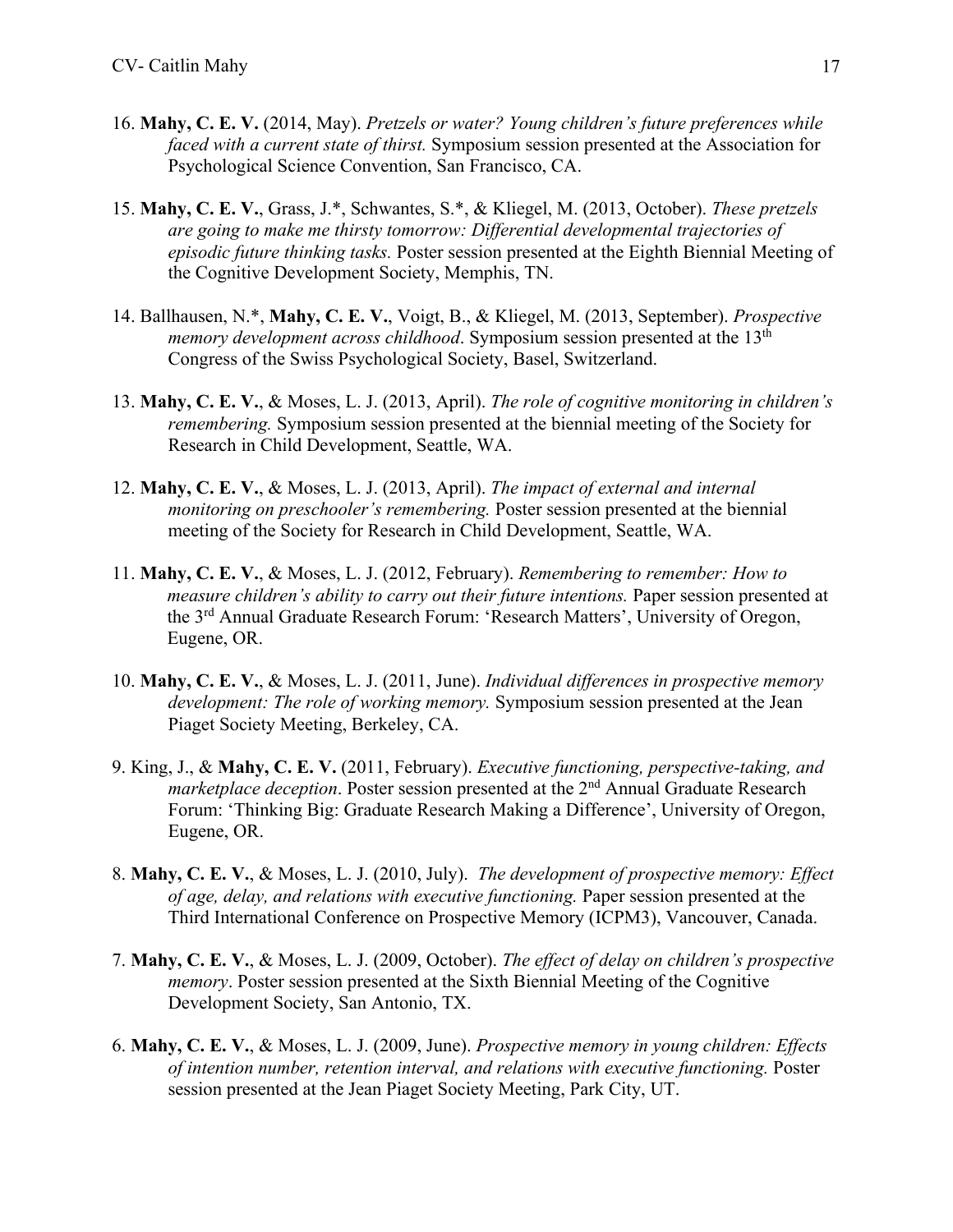- 5. Lahat, A., Todd, R. M, Lau, K., **Mahy, C. E. V.**, & Zelazo, P. D. (2009, April). *Neurophysiological correlates of executive function in 5-year-old European-Canadian and Chinese-Canadian children*. Symposium session presented at the biennial meeting of the Society for Research in Child Development, Denver, CO.
- 4. Lahat, A., Lau, K., **Mahy, C. E. V.**, & Zelazo, P. D. (2008, June). *Electrophysiological study of executive function among Chinese-Canadian and European-Canadian preschool children.* Poster session presented at the Jean Piaget Society Meeting, Quebec City, Canada.
- 3. **Mahy, C. E. V.**, Lahat, A., & Zelazo, P. D. (2007, April). *Contributions of working memory and inhibitory control to false belief performance: A cross-cultural ERP study.* Poster session presented at the Ontario Undergraduate Thesis Conference, Toronto, Canada.
- 2. **Mahy, C. E. V.**, Jewell, D., & Dennis, M. (2006, July). *Quantifying the cerebellar motor deficits of children with Spina Bifida*. Poster session presented at the Samuel Lunenfeld Symposium*,* The Hospital for Sick Children, Toronto, Canada.
- 1. **Mahy, C. E. V.**, Zelazo, P. D., & DeRosa, E. (2004, April). *The modulation of inhibitory control during development*. Poster session presented at the Research Opportunity Program Poster Day, University of Toronto, Toronto, Canada.

### **STUDENT SUPERVISION**

#### *PhD Students*

| 2021-     | Ege Kamber, Brock University        |
|-----------|-------------------------------------|
| 2017-2022 | Tessa Mazachowsky, Brock University |

## *Masters Students*

| 2020-2022 | Taissa Fuke, Brock University                                               |
|-----------|-----------------------------------------------------------------------------|
| 2019-2021 | Samantha Moeller, Brock University                                          |
| 2018-2020 | Lydia Lavis, Brock University                                               |
| 2015-2017 | Tessa Mazachowsky, Brock University                                         |
| 2015-2016 | Jacqueline Pagobo, Brock University                                         |
| 2012-2013 | Julia Grass, Technische Universität Dresden, co-supervised with M. Kliegel  |
| 2012-2013 | Sarah Wagner, Technische Universität Dresden, co-supervised with M. Kliegel |
|           |                                                                             |

#### *Research Apprenticeship Supervision*

2018-2019 Alison O'Connor, PhD Student, Brock University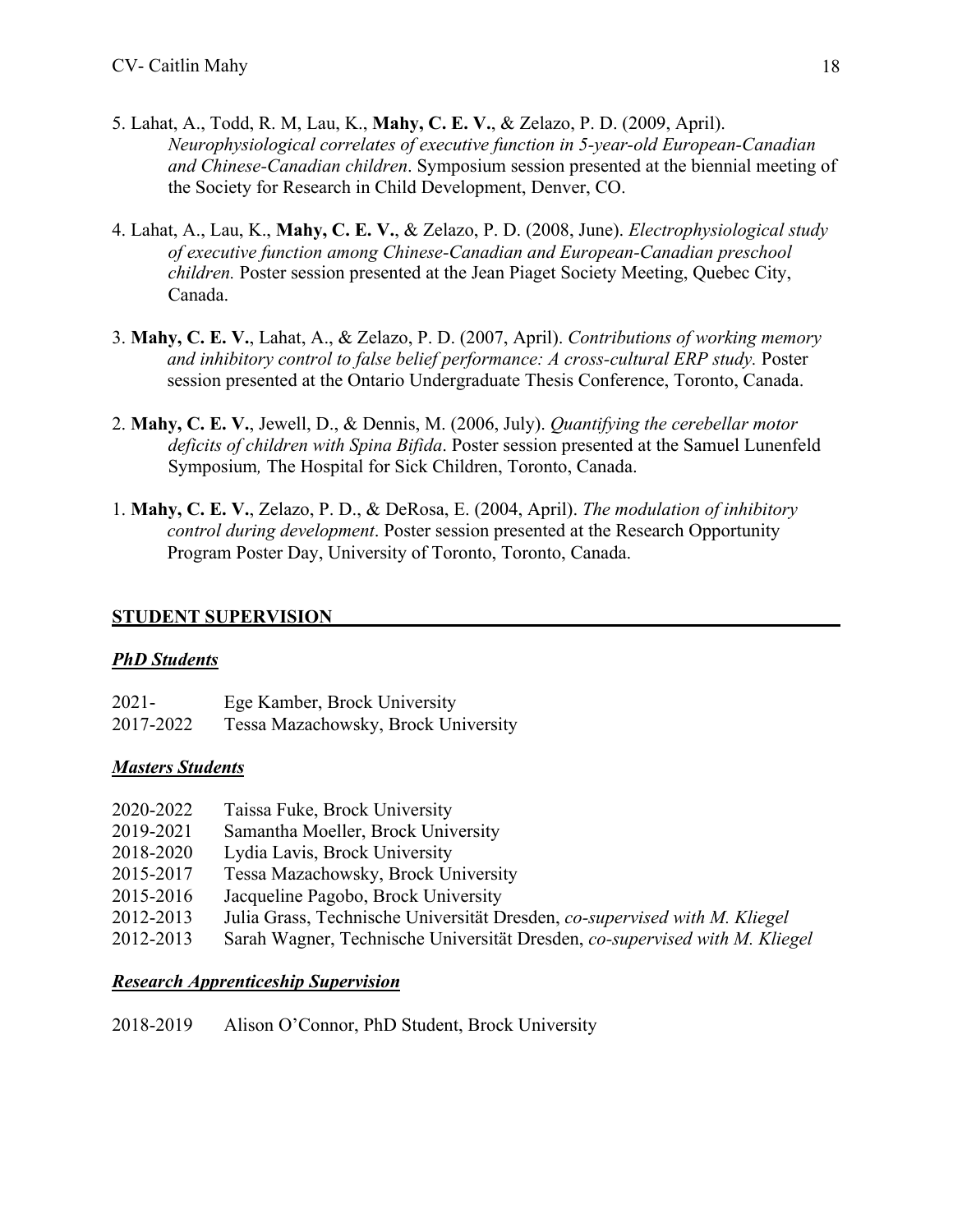## *Teaching Apprenticeship Supervision*

2020 Caitlyn Gallant, PhD Student, Brock University

## *PhD Committee Member*

| Sophia Thierry, PhD Student, Brock University<br>$2021 -$       |  |
|-----------------------------------------------------------------|--|
| Anita Twele, PhD Student, Brock University<br>$2021 -$          |  |
| Dawn Ryan, PhD Student, Brock University<br>$2021 -$            |  |
| Emily Davis, PhD Student, Brock University<br>$2020 -$          |  |
| Brockard DeGagne, PhD Student, Brock University<br>$2020 -$     |  |
| 2018-2022<br>Alison O'Connor, PhD Student, Brock University     |  |
| 2018-2020<br>Karley Talbot, PhD Student, University of Victoria |  |
| 2015-2017<br>Sascha Züber, PhD student, University of Geneva    |  |

## *MA Committee Member*

| $2021 -$  | Vanessa Turchio, MA student, Brock University  |
|-----------|------------------------------------------------|
| 2020-     | Smit Patel, MA student, Brock University       |
| 2019-2021 | Sophia Thierry, MA student, Brock University   |
| 2019-2021 | Anita Twele, MA student, Brock University      |
| 2019-2020 | Brockard DeGagne, MA student, Brock University |
| 2018-2020 | Emily Davis, MA student, Brock University      |
| 2016-2018 | Breanne Wylie, MA student, Brock University    |

## *Comprehensive Examination Committee Member*

| 2022 | Sophia Thierry, PhD Student, Brock University    |
|------|--------------------------------------------------|
| 2022 | Ege Kamber, PhD Student, Brock University        |
| 2019 | Tessa Mazachowsky, PhD Student, Brock University |
| 2019 | Breanne Wylie, PhD Student, Brock University     |
| 2019 | Alison O'Connor, PhD Student, Brock University   |
| 2018 | Claire Matthews, PhD Student, Brock University   |
| 2018 | Caitlyn Gallant, PhD Student, Brock University   |
| 2016 | Sean Robb, PhD Student, Brock University         |

## *Honours Thesis Students*

- 2021-2022 Taylor McRae, Brock University
- 2021-2022 Madi Maguire, Brock University
- 2020-2021 Estera Houshang Tehrani, Brock University
- 2020-2021 Melissa Alunni, Brock University
- 2018-2019 Chelsey Masson, Brock University
- 2018-2019 Emma Stallwood, Brock University
- 2017-2018 Christine Koktavy, Brock University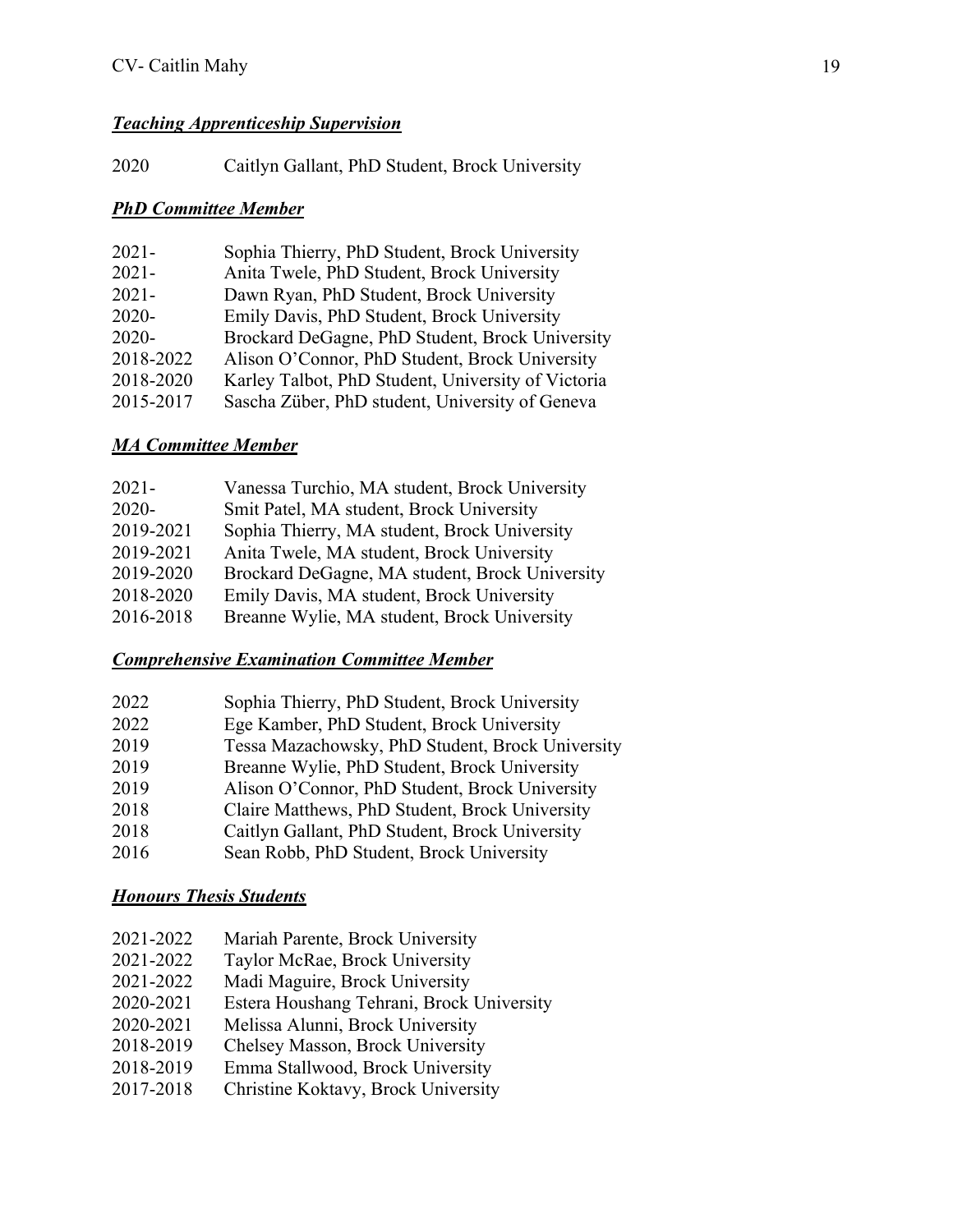- 2017-2018 Lydia Lavis, Brock University
- 2015-2016 Lindsey Gerrard, Brock University
- 2015-2016 Sarah Mitchinson, Brock University
- 2014-2015 Katelyn Brausewetter, Brock University
- 2013-2014 Hannah Mohun, University of Victoria, *co-supervised with Ulrich Müller*
- 2013-2014 Madeline Weissman, University of Oregon*, co-supervised with Louis Moses*

### *NSERC Undergraduate Student Research Award*

- 2021 Emily Erb, Brock University
- 2020 Dayna McNeill, Brock University
- 2018 Chelsey Masson, Brock University
- 2015 Lindsey Gerrard, Brock University

### *Match of Minds Summer Student Research Assistant*

| 2019 | Janessa Meissner, Brock University |
|------|------------------------------------|
| 2017 | Lydia Lavis, Brock University      |
|      |                                    |

2015 Sarah Nafziger, Brock University

### *Summer Co-op Students*

| 2022<br>Maria Conversano, Brock University |  |
|--------------------------------------------|--|
|--------------------------------------------|--|

## *Lab Managers*

| $2022 -$  | Rachel Boase, Brock University         |
|-----------|----------------------------------------|
| 2020-2022 | Uroog Mohammed, Brock University       |
| 2019-2020 | Alexandra Roycroft, Brock University   |
| 2018-2019 | Katarina McKenzie, Brock University    |
| 2017-2018 | Amanda Krause, Brock University        |
| 2016      | Lindsey Gerrard, Brock University      |
| 2015-2016 | Katelyn Brausewetter, Brock University |

## *Research Assistants*

| 2021 | Kyra Omrand, Brock University            |
|------|------------------------------------------|
|      | Megan Vlahiotis, Brock University        |
| 2020 | Rachel Boase, Brock University           |
|      | Emily Erb, Brock University              |
|      | Dayna McNeill, Brock University          |
|      | Nameera Siddque, Brock University        |
|      | Tayler Vajda, Brock University           |
| 2019 | Barbara Obeso Martinez, Brock University |
| 2018 | Melissa Alunni, Brock University         |
|      | Cassandra Gordon, Brock University       |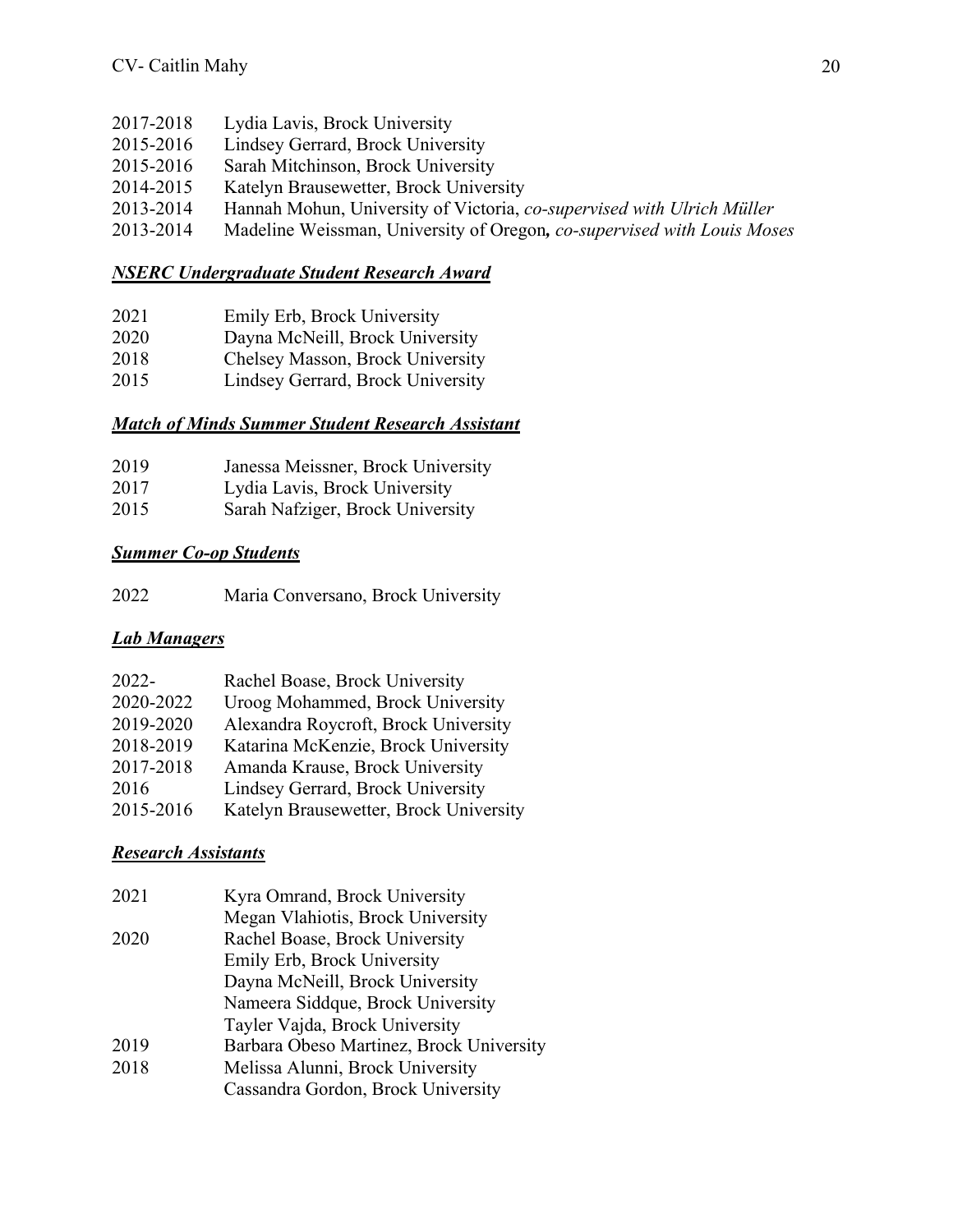|      | Katarina McKenzie, Brock University       |
|------|-------------------------------------------|
|      | Janessa Meissner, Brock University        |
|      | Rosanna Peters, Brock University          |
|      | Emma Stallwood, Brock University          |
|      | Emily Veenstra, Brock University          |
| 2017 | Jillian Ivany, Brock University           |
|      | Amanda Krause, Brock University           |
|      | Chelsey Masson, Brock University          |
| 2016 | Laura Earle, Brock University             |
|      | Lydia Lavis, Brock University             |
|      | Samantha Van Drunen, Brock University     |
| 2015 | Riley Brennan, Brock University           |
|      | Lindsey Gerrard, Brock University         |
|      | Tasha Huggins, Brock University           |
|      | Sarah Mitchinson, Brock University        |
|      | Alison O'Connor, Brock University         |
|      | Laura Roelands, Brock University          |
|      | Summer Sayles, Brock University           |
|      | Erin Shanahan, Brock University           |
|      | Maura Vendrig, Brock University           |
| 2014 | Lauren Collins, Brock University          |
|      | Tristan Fassel, Brock University          |
|      | Janet Goetz, Brock University             |
|      | Sarah Nafziger, Brock University          |
| 2013 | Chirine Ajram, University of Geneva       |
|      | Michele Anderson, University of Oregon    |
|      | Prachi Bhuptani, University of Oregon     |
|      | Stephanie Bryan, University of Oregon     |
|      | Malik Djela, University of Geneva         |
|      | Becca Koessler, University of Oregon      |
|      | Jayati Ramakrishnan, University of Oregon |
|      | Rebecca Robinson, University of Oregon    |
|      | Jack Rossing, University of Oregon        |
|      | Ryan Slight, University of Oregon         |
| 2012 | Emily Collins, University of Oregon       |
|      | Martha Lopez, University of Oregon        |
| 2011 | Anna Avery, University of Oregon          |
|      | Alexis White, University of Oregon        |
| 2010 | Brittany Docken, University of Oregon     |
|      | Alma Ramirez, University of Oregon        |
| 2009 | Lauren Briggs, University of Oregon       |
|      | Christina Hadeed, University of Oregon    |
|      | Kelsey Lovelace, University of Oregon     |
| 2008 | John Barrowman, University of Oregon      |
|      | Laura Pirkle, University of Oregon        |
|      | Anetta Simpson, University of Oregon      |
|      |                                           |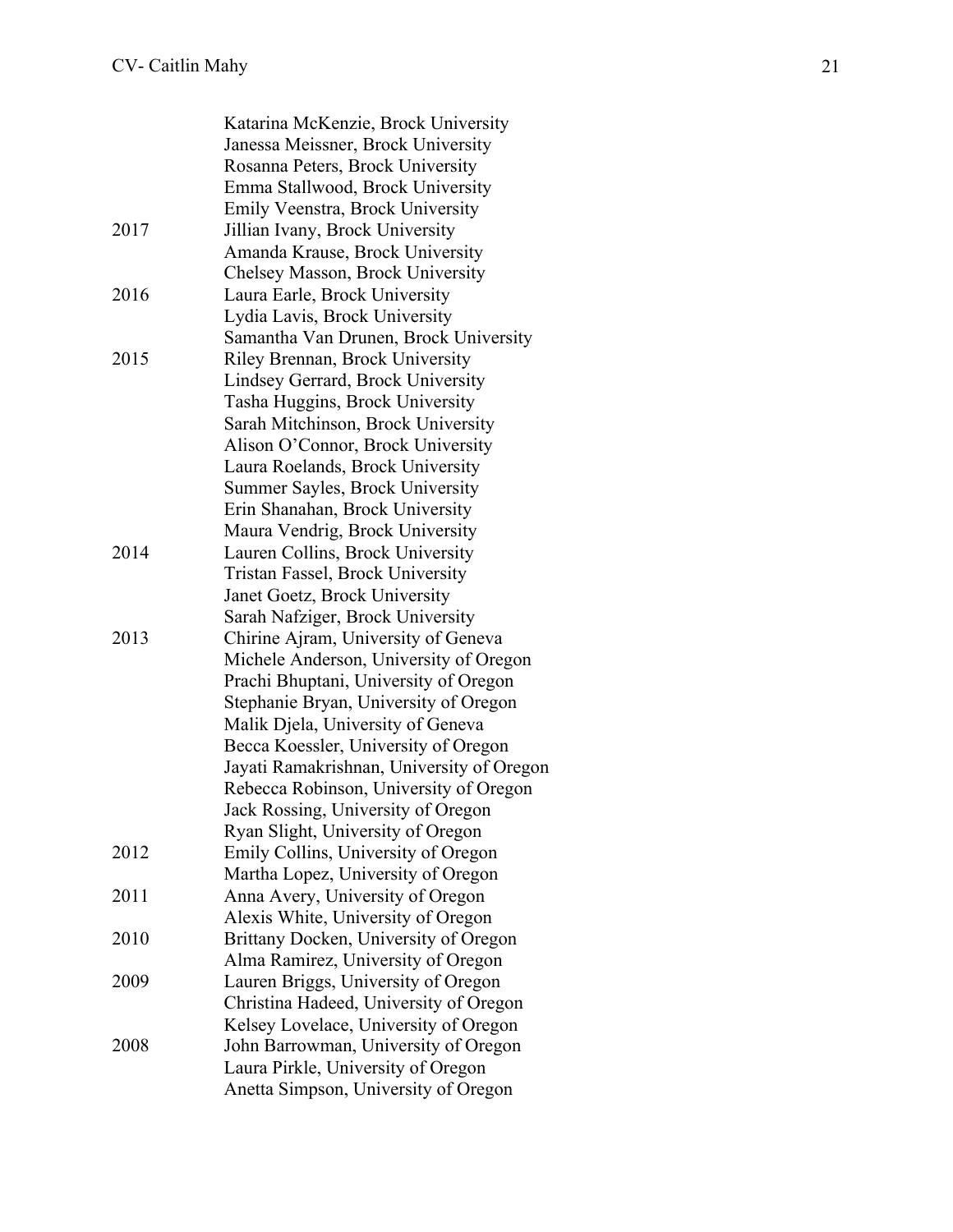## *High School Science Mentorship Students*

2019 Maria Conversano, Holy Cross Catholic Secondary School

### **TEACHING INTERESTS**

Developmental Psychology; Cognitive Development; Developmental Psychopathology; Aging; Undergraduate Statistics; Special Topic Seminars: Prospective Memory, Executive Function, Theory of Mind, Episodic Future Thinking

### **TEACHING EXPERIENCE**

### *Graduate Teaching*

| $2015 -$  | PSYC 5P20: The Concept of Development, Brock University            |
|-----------|--------------------------------------------------------------------|
| 2014-2018 | PSYC 5Y61: Lifespan Development Focus Area Research Seminar, Brock |
|           | University                                                         |

### *Undergraduate Teaching*

| $2021 -$  | PSYC 3P60: Children's Thinking, Brock University                     |
|-----------|----------------------------------------------------------------------|
| 2018-     | PSYC 4P07: Psychology Students' Transition to Work, Brock University |
| $2014-$   | PSYC 4P27: Developmental Psychopathology, Brock University           |
| 2015-2016 | PSYC 3P19: Psychology of Aging, Brock University                     |
| 2009      | PSY 480: Development and Psychopathology, University of Oregon       |
| 2009      | PSY 412: Applied Data Analysis Laboratory, University of Oregon      |
| 2008      | PSY 202: Introductory Psychology, University of Oregon               |

#### **GUEST LECTURES**

| 2020 | Work-Life Balance, <i>Professional Issues Graduate Seminar</i> , Brock University |
|------|-----------------------------------------------------------------------------------|
| 2018 | The development of prospective memory across the lifespan, Lifespan               |
|      | Development, Brock University                                                     |
| 2015 | Applying for Academic Jobs, the Interview Process, and the First Year of a        |
|      | Tenure-track Position, Professional Issues Graduate Seminar, Brock University     |
| 2014 | The Development of Prospective Memory in Early Childhood, Cognitive               |
|      | Development, University of Ottawa                                                 |
| 2012 | Theory of Mind, <i>Introductory Psychology</i> , University of Oregon             |
|      | Factorial ANOVA, Statistical Methods Laboratory, University of Oregon             |
| 2011 | Two-way ANOVA, Statistical Methods Laboratory, University of Oregon               |
|      | Behavioral Observation and Coding, Research Methods, University of Oregon         |
|      | Prospective Memory, Executive Functioning, and Theory of Mind,                    |
|      | Cognitive Development & Child Development, University of Oregon                   |
|      |                                                                                   |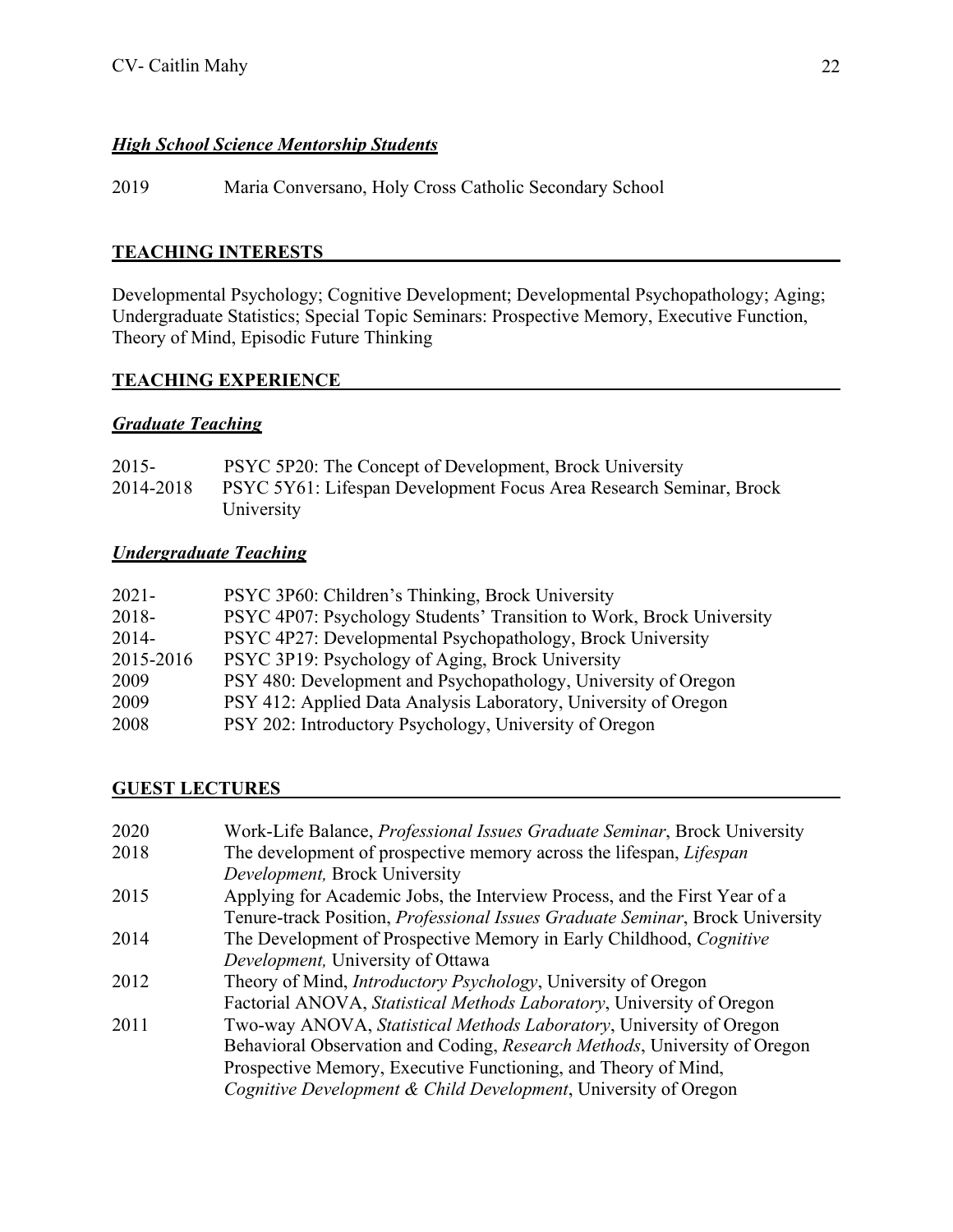|      | Hypothesis Testing, <i>Statistical Methods Laboratory</i> , University of Oregon     |
|------|--------------------------------------------------------------------------------------|
|      | Theories of Gender Development, <i>Psychology of Gender</i> , University of Oregon   |
| 2010 | Probability and the Normal Distribution, <i>Statistical Methods</i> , University of  |
|      | Oregon                                                                               |
| 2008 | Temperament, Executive Functioning, and Effortful Control, Development and           |
|      | <i>Psychopathology</i> , University of Oregon                                        |
|      | Gender Development, <i>Psychology of Gender</i> , University of Oregon               |
|      | Treatments for Child Psychopathology, <i>Introductory Psychology</i> , University of |
|      | Oregon                                                                               |

# **TEACHING PROFESSIONAL DEVELOPMENT**

| 2021 | Successes and Challenges in Accommodation, Centre for Pedagogical               |
|------|---------------------------------------------------------------------------------|
|      | Innovation, Brock University                                                    |
| 2021 | UDL Information Course Design for Meaningful Learning, Centre for               |
|      | Pedagogical Innovation, Brock University                                        |
| 2020 | Tips for Building Your Best Sakai Site with the Lessons Tool, Centre for        |
|      | Pedagogical Innovation, Brock University                                        |
| 2020 | Planning your Online Course, Centre for Pedagogical Innovation, Brock           |
|      | University                                                                      |
| 2017 | Spring Perspectives in Teaching and Learning: Spotlight on Experiential         |
|      | Education, Centre for Pedagogical Innovation, Brock University                  |
| 2017 | Scholarship of Teaching and Learning in Higher Education, Centre for            |
|      | Pedagogical Innovation, Brock University                                        |
| 2016 | Spring Perspectives with Dr. Thomas Carey, Centre for Pedagogical Innovation,   |
|      | <b>Brock University</b>                                                         |
| 2016 | Student Mental Health: Implications for Teaching and Learning, Centre for       |
|      | Pedagogical Innovation, Brock University                                        |
| 2015 | Tribute to Teaching, Centre for Pedagogical Innovation, Brock University        |
| 2015 | Avoiding Plagiarism: How to Best Support your Students, Centre for Pedagogical  |
|      | Innovation, Brock University                                                    |
| 2015 | Teaching Dossier Institute, Centre for Pedagogical Innovation, Brock University |
| 2015 | Instructional Skills Workshop, Centre for Pedagogical Innovation,               |
|      | <b>Brock University</b>                                                         |
| 2015 | Spring Perspectives: The Last Lecture, Centre for Pedagogical Innovation,       |
|      | <b>Brock University</b>                                                         |
| 2014 | Basic Isaak/Sakai: Build your course website in Isaak, the Sakai-based LMS,     |
|      | Centre for Pedagogical Innovation, Brock University                             |
| 2014 | Nuts and Bolts for New Instructors, Centre for Pedagogical Innovation,          |
|      | <b>Brock University</b>                                                         |
| 2014 | Course Design/Redesign Workshop, Centre for Pedagogical Innovation,             |
|      | <b>Brock University</b>                                                         |
| 2014 | Inspiring Innovation: A Symposium about Teaching Online, Teaching               |
|      | Effectiveness Program, University of Oregon                                     |
| 2013 | Responding to Student Writers, Teaching Effectiveness Program,                  |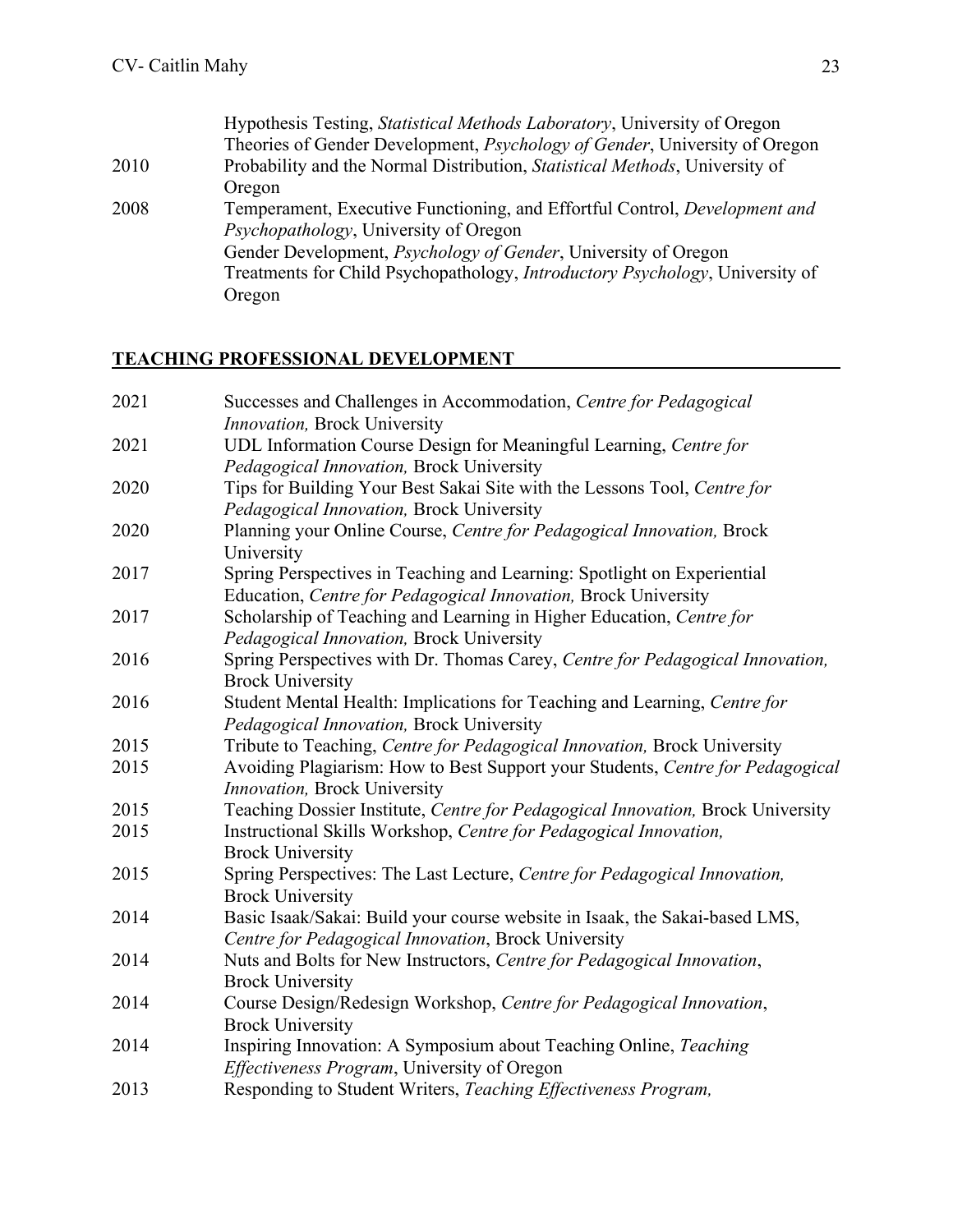| University of Oregon                                                        |
|-----------------------------------------------------------------------------|
| Online and Blended Course Design Workshop, Teaching Effectiveness Program,  |
| University of Oregon                                                        |
| Society for Research in Child Development Teaching Institute, Seattle, WA   |
| Writing a Statement of Teaching Philosophy Workshop, Teaching Effectiveness |
| <i>Program</i> , University of Oregon                                       |
| Teaching Issues Brownbag, Department of Psychology, University of Oregon    |
| Teaching a Summer Term Course Workshop, Teaching Effectiveness Program,     |
| University of Oregon                                                        |
| Teaching as a Sole Instructor Workshop, Teaching Effectiveness Program,     |
| University of Oregon                                                        |
| Strategies for Discussion Leaders Workshop, Teaching Effectiveness Program, |
| University of Oregon                                                        |
|                                                                             |

## **INVITED WORKSHOP ADDRESSES**

| 2017 | "The e-portfolio: Going Digital", Department of Communication, Popular      |
|------|-----------------------------------------------------------------------------|
|      | Culture, and Film, Brock University                                         |
| 2017 | "Re-applying to SSHRC and Achieving Success", SSHRC Insight Development     |
|      | Grant Workshop, Office of Research Services, Brock University               |
| 2017 | "Careers you haven't thought of", Psychology Majors TED Talk Series,        |
|      | Department of Psychology, Brock University                                  |
| 2016 | "It's not Rocket Science: Knowledge Mobilization and Using Plain Language", |
|      | Knowledge Mobilization: Using plain language to explain your research       |
|      | workshop, Office of Research Services, Brock University                     |
| 2015 | "Tales from the Trenches", New Faculty Teaching Day, Centre for Pedagogical |
|      | <i>Innovation</i> , Brock University                                        |
|      |                                                                             |

## **PROFESSIONAL ORGANIZATION MEMBERSHIPS**

Society for Research in Child Development Jean Piaget Society Cognitive Development Society

## **AD HOC REVIEWER**

#### *Conferences*

*Biennial Meeting of the Cognitive Development Society; Biennial Meeting of the Society for Research in Child Development; Development 2018; International Conference on Prospective Memory; Jean Piaget Society Annual Meeting*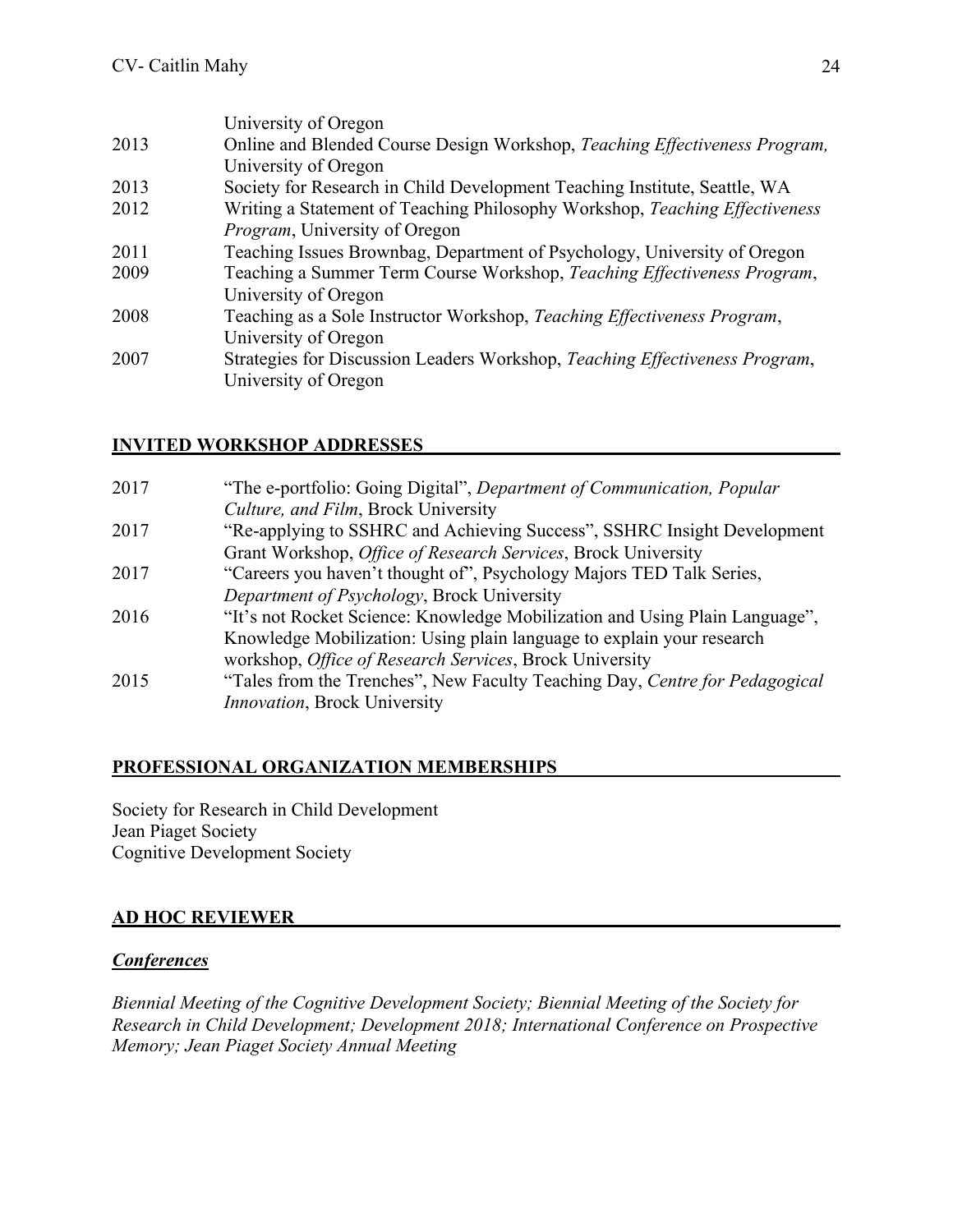## *Journals*

*Acta Psychologica; Aging, Neuropsychology and Cognition*; *American Journal of Psychology; Behavioural Processes*; *Behavior Research Methods*; *British Journal of Developmental Psychology; Child Development*; *Child Development Perspectives; Child Neuropsychology*; *Collabra: Psychology*; *Cognition; Cognitive Development*; *Consciousness and Cognition*; *Developmental Neuropsychology; Developmental Psychology; Developmental Science; European Journal of Developmental Psychology; Frontiers in Human Neuroscience; International Journal of Developmental Disabilities*; *Journal of Child and Family Studies; Journal of Childhood Studies; Journal of Cognition and Development; Journal of Experimental Child Psychology*; *Memory*; *Mind and Language; Neuropsychology*; *Psychological Science*; *Psychonomic Bulletin and Review*; *Quarterly Journal of Experimental Psychology*; *Social Cognitive and Affective Neuroscience; Social Development; The Clinical Neuropsychologist*

## *Granting Agencies*

*Natural Sciences and Engineering Council of Canada; Social Sciences and Humanities Research Council of Canada*

## **LEADERSHIP PROFESSIONAL DEVELOPMENT**

| 2022  | Senior Women's Academic Administrators of Canada (SWAAC) Conference |
|-------|---------------------------------------------------------------------|
|       | "Best Kind" attendee, hosted virtually by Memorial University"      |
| 2018- | Women in Leadership Group member, Brock University                  |

#### **SERVICE**

| $2021 -$  | Conference Co-Organizer, 52 <sup>nd</sup> Annual Meeting of the Jean Piaget Society in |
|-----------|----------------------------------------------------------------------------------------|
|           | Madrid, Spain (Topic: Bringing theory to the forefront of developmental                |
|           | neuroscience)                                                                          |
| 2021      | Advisory Committee Member, Appointment/re-appointment of Associate Dean                |
|           | Undergraduate Studies and Graduate Studies and Research, Faculty of Social             |
|           | Sciences, Brock University                                                             |
| 2020-     | Board Member, Jean Piaget Society Board of Directors (elected position)                |
| 2020      | Adjudication Committee, SSHRC Doctoral Scholarships, Brock University                  |
| 2020      | Adjudication Committee, NSERC Masters Scholarships, Brock University                   |
| 2018      | Academic Misconduct Officer, Department of Psychology, Brock University                |
| 2018      | Chair of Program Review Committee, Development 2018 Conference, Brock                  |
|           | University                                                                             |
| 2017-2018 | Website and Social Media Coordinator, Department of Psychology, Brock                  |
|           | University                                                                             |
| 2017-2018 | Graduate Student Recruitment Working Group, Department of Psychology, Brock            |
|           | University                                                                             |
|           |                                                                                        |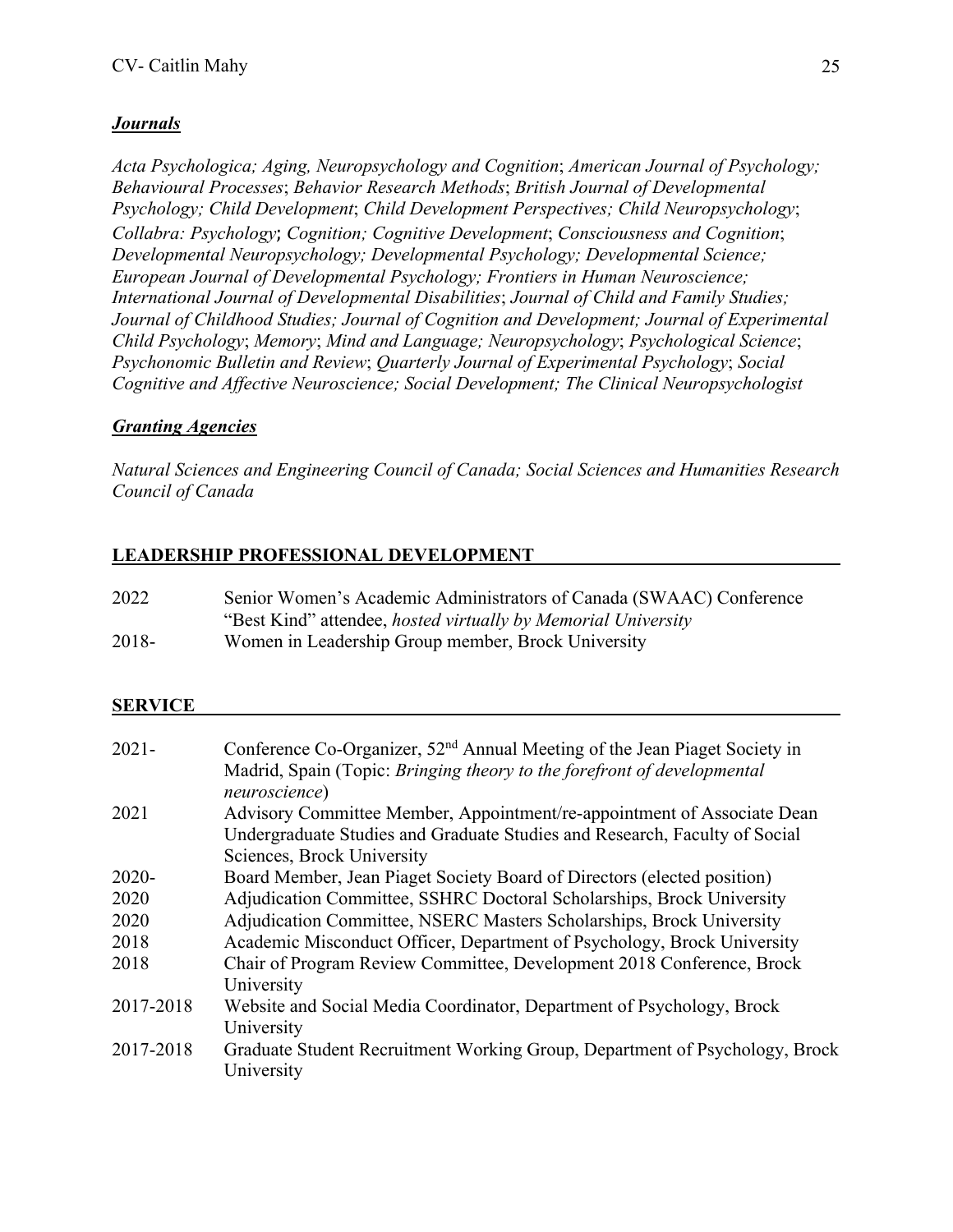| 2017-2018 | Graduate Admissions Committee Member, Department of Psychology, Brock   |
|-----------|-------------------------------------------------------------------------|
|           | University                                                              |
| 2016-2019 | Board Member, Jean Piaget Society Board of Directors (elected position) |
| 2016-2017 | Adjudication Committee Member for Chancellors Chairs for Teaching       |
|           | Excellence, Center for Pedagogical Innovation, Brock University         |
| 2014-2016 | Social Science Research Ethics Board Committee Member, Brock University |

## **COMMUNITY OUTREACH AND KNOWLEDGE MOBILIZATION**

| 2020  | Knowledge Mobilization Workshop, Centre for Lifespan Development Research, |
|-------|----------------------------------------------------------------------------|
|       | <b>Brock University</b>                                                    |
| 2016- | Core Faculty Member, Growing with Brock (Research Participant Recruitment  |
|       | and Community Outreach Program), Brock University                          |

## **COMMUNITY PRESENTATIONS**

- **Mahy, C.E.V.** (2021, November). *The emergence and development of children's procrastination behaviour.* Institute for Lifespan Development Research Speaker Series, Brock University.
- **Mahy, C. E. V.** (2021, April). *Prospective Memory: What is it and how does it change across the lifespan?* Pelham Probus Club, Fonthill, Canada.
- **Mahy, C. E. V.** (2020, December). *How do we study children's memory development?* Youth Engagement Committee, Institute for Lifespan Development Research, Brock University.
- **Mahy, C. E. V.** (2020, November). *What is prospective memory? Understanding how we remember to do things in the future.* Institute for Lifespan Development Research Speaker Series, Brock University.
- **Mahy, C. E. V.** (2017, May). *The Good News of Aging: Evidence from Psychological Research*. Nexus Network, Niagara-on-the-Lake, Canada.
- **Mahy, C. E. V.** (2017, April). *What does it mean to raise a child well?* Conversation Café, St Catharines, Canada.
- **Mahy, C. E. V.** (2015, October). *Good News for our Third Act: We just get better*. Niagara Lifelong Learning Group, St. Catharines, Canada.

#### **MEDIA EXPOSURE**

Dec. 22, 2020 "How to teach saving and spending to kids as young as 3 years old", The Moment of Truth with David Moses, ELEMT FM 106.5.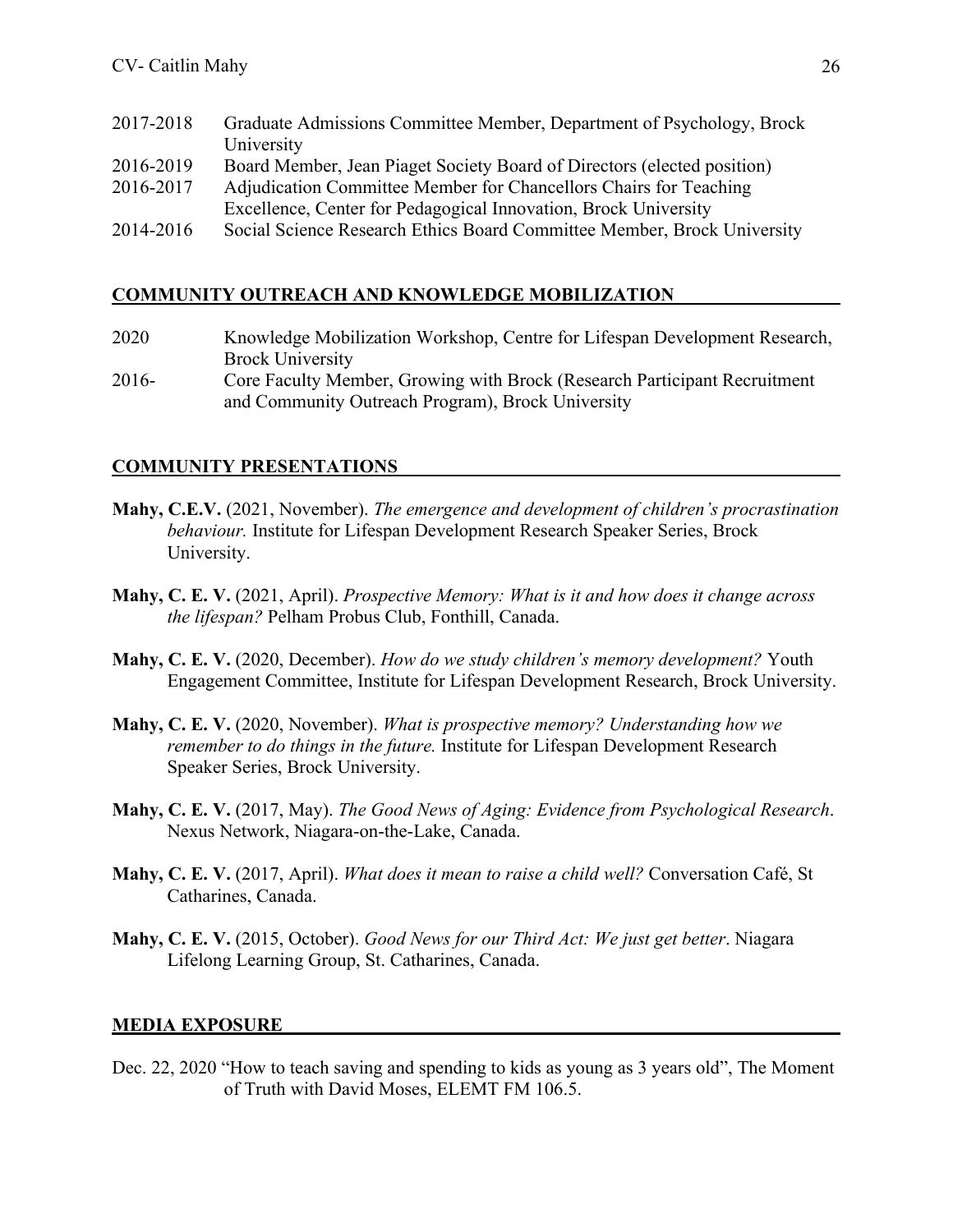https://www.listennotes.com/podcasts/moment-of-truth/mot-caitlin-mahy-brentzBKTPWd4vef/

- Nov. 30, 2020 "How to teach saving and spending to kids as young as 3 years old". The Conversation, https://theconversation.com/how-to-teach-saving-and-spending-tokids-as-young-as-3-years-old-142957. *Co-written with Tessa Mazachowsky, PhD student.*
- May 21, 2020 "Fruit snack challenge makes parents researchers", The Tom McConnell Show, AM 610 CKTB
- May 21, 2020 "Brock expert says Fruit Snack Challenge makes parents researchers", The Brock News, https://brocku.ca/brock-news/2020/05/brock-expert-says-fruit-snackchallenge-makes-parents-researchers/
- Feb. 7, 2020 "Brock researchers develop new tool for studying children's future thinking", The Brock News, https://brocku.ca/brock-news/2020/02/brock-researchers-developnew-tool-for-studying-childrens-future-thinking/
- Sep. 23, 2019 "Your preschooler's forgetfulness isn't bad behaviour and nagging them won't help", The Conversation, https://theconversation.com/your-preschoolersforgetfulness-isnt-bad-behaviour-and-nagging-them-wont-help-123072
- Nov. 23, 2017 "Forgetful preschooler? A new study explains why", The St Catharines Standard, http://www.stcatharinesstandard.ca/2017/11/22/forgetful-preschooler-a-newstudy-explains-why
- Nov. 3, 2017 "New Brock research examines forgetfulness in preschoolers", The Brock News, https://brocku.ca/brock-news/2017/11/new-brock-research-examinesforgetfulness-in-preschoolers/
- Apr. 20, 2017 "Brock prof tackles what it means to raise a child well", The Brock News, https://brocku.ca/brock-news/2017/04/brock-prof-tackles-what-it-means-to-raisea-child-well/
- Apr. 28, 2016 "Brock researchers to study how parents rate their kids' memory", The Brock News, https://brocku.ca/brock-news/2016/04/brock-researchers-to-study-howparents-rate-their-kids-memory/
- Mar. 22, 2016 "Why we're failing to predict our future needs", YourWealth, https://www.yourwealth.co.uk/features/predicting-future-needs/
- Dec. 8, 2015 "Brock prof finds children unaware that their present state affects future choices", The Brock News, http://www.brocku.ca/brock-news/2015/12/brock-prof-findschildren-unaware-that-their-present-state-affects-future-choices/